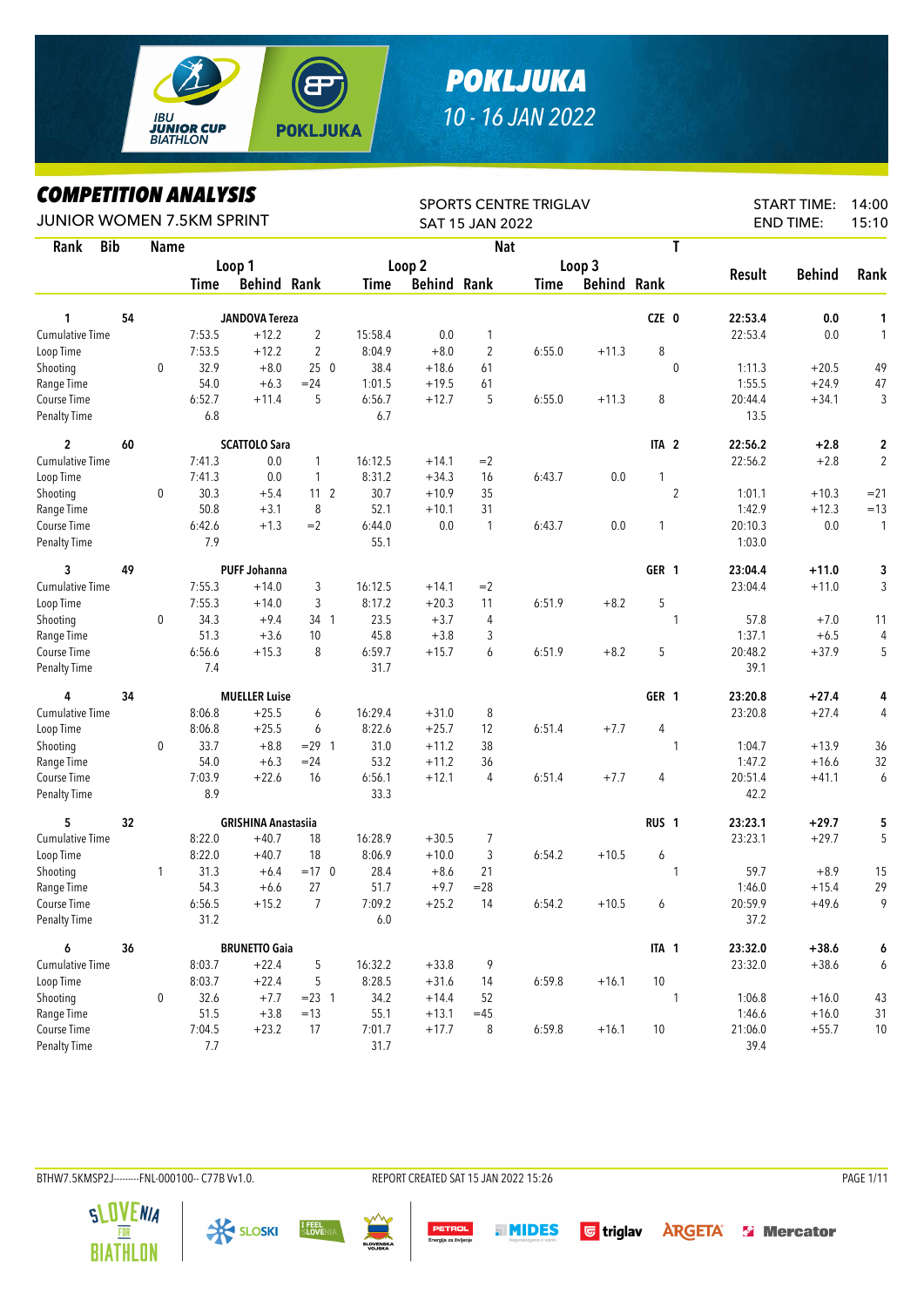| <b>Bib</b><br>Rank                 |                  | <b>Name</b>    |                  |                              |                |                |                    | <b>Nat</b>     |             |                    |                  | T              |                   |               |                     |
|------------------------------------|------------------|----------------|------------------|------------------------------|----------------|----------------|--------------------|----------------|-------------|--------------------|------------------|----------------|-------------------|---------------|---------------------|
|                                    |                  |                |                  | Loop 1                       |                |                | Loop 2             |                |             | Loop 3             |                  |                |                   |               |                     |
|                                    |                  |                | <b>Time</b>      | <b>Behind Rank</b>           |                | Time           | <b>Behind Rank</b> |                | <b>Time</b> | <b>Behind Rank</b> |                  |                | <b>Result</b>     | <b>Behind</b> | Rank                |
| 7                                  | 47               |                |                  | <b>IVANOVA Amina</b>         |                |                |                    |                |             |                    | RUS <sub>0</sub> |                | 23:35.1           | $+41.7$       |                     |
| <b>Cumulative Time</b>             |                  |                | 8:07.3           | $+26.0$                      | 8              | 16:20.6        | $+22.2$            | 5              |             |                    |                  |                |                   | $+41.7$       | 7<br>$\overline{7}$ |
|                                    |                  |                | 8:07.3           | $+26.0$                      | 8              | 8:13.3         | $+16.4$            | 8              | 7:14.5      | $+30.8$            | 20               |                | 23:35.1           |               |                     |
| Loop Time                          |                  | $\mathbf 0$    | 28.1             | $+3.2$                       | $=5$ 0         |                | $+5.5$             |                |             |                    |                  |                | 53.5              | $+2.7$        |                     |
| Shooting                           |                  |                | 49.9             | $+2.2$                       |                | 25.3<br>48.7   |                    | $=6$           |             |                    |                  | $\mathbf 0$    | 1:38.6            | $+8.0$        | 3                   |
| Range Time                         |                  |                |                  | $+28.6$                      | 5<br>22        | 7:17.6         | $+6.7$<br>$+33.6$  | $=11$<br>24    | 7:14.5      |                    | 20               |                | 21:42.0           | $+1:31.7$     | 6                   |
| Course Time<br><b>Penalty Time</b> |                  |                | 7:09.9<br>7.5    |                              |                | 7.0            |                    |                |             | $+30.8$            |                  |                | 14.5              |               | 22                  |
| 8                                  | 57               |                |                  | <b>BRAUN Sabrina</b>         |                |                |                    |                |             |                    | GER 0            |                | 23:36.1           | $+42.7$       | 8                   |
| <b>Cumulative Time</b>             |                  |                | 8:07.8           | $+26.5$                      | 9              | 16:15.3        | $+16.9$            | 4              |             |                    |                  |                | 23:36.1           | $+42.7$       | 8                   |
| Loop Time                          |                  |                | 8:07.8           | $+26.5$                      | 9              | 8:07.5         | $+10.6$            | 5              | 7:20.8      | $+37.1$            | 24               |                |                   |               |                     |
| Shooting                           |                  | 0              | 36.4             | $+11.5$                      | $=44$ 0        | 31.5           | $+11.7$            | $=41$          |             |                    |                  | $\mathbf 0$    | 1:07.9            | $+17.1$       | 45                  |
| Range Time                         |                  |                | 57.2             | $+9.5$                       | $=40$          | 54.1           | $+12.1$            | 41             |             |                    |                  |                | 1:51.3            | $+20.7$       | 41                  |
| Course Time                        |                  |                | 7:02.3           | $+21.0$                      | 13             | 7:06.1         | $+22.1$            | 11             | 7:20.8      | $+37.1$            | 24               |                | 21:29.2           | $+1:18.9$     | $=16$               |
| <b>Penalty Time</b>                |                  |                | 8.3              |                              |                | 7.3            |                    |                |             |                    |                  |                | 15.6              |               |                     |
| 9                                  | $\boldsymbol{2}$ |                |                  | <b>BATMANOVA Anastasiia</b>  |                |                |                    |                |             |                    | RUS <sub>1</sub> |                | 23:40.1           | $+46.7$       | 9                   |
| <b>Cumulative Time</b>             |                  |                | 8:19.9           | $+38.6$                      | 17             | 16:36.6        | $+38.2$            | 10             |             |                    |                  |                | 23:40.1           | $+46.7$       | 9                   |
| Loop Time                          |                  |                | 8:19.9           | $+38.6$                      | 17             | 8:16.7         | $+19.8$            | 10             | 7:03.5      | $+19.8$            | 11               |                |                   |               |                     |
| Shooting                           |                  | $\mathbf{1}$   | 28.0             | $+3.1$                       | $4\quad0$      | 25.7           | $+5.9$             | 8              |             |                    |                  | 1              | 53.7              | $+2.9$        | 4                   |
| Range Time                         |                  |                | 47.7             | 0.0                          | $\mathbf{1}$   | 46.7           | $+4.7$             | 6              |             |                    |                  |                | 1:34.4            | $+3.8$        | 3                   |
| Course Time                        |                  |                | 7:00.1           | $+18.8$                      | 11             | 7:23.4         | $+39.4$            | 30             | 7:03.5      | $+19.8$            | 11               |                | 21:27.0           | $+1:16.7$     | 15                  |
| <b>Penalty Time</b>                |                  |                | 32.1             |                              |                | 6.6            |                    |                |             |                    |                  |                | 38.7              |               |                     |
| 10                                 | 9                |                |                  | <b>GROTIAN Selina</b>        |                |                |                    |                |             |                    | GER <sub>2</sub> |                | 23:43.1           | +49.7         | 10                  |
| <b>Cumulative Time</b>             |                  |                | 8:07.1           | $+25.8$                      | $\overline{7}$ | 16:55.5        | $+57.1$            | 12             |             |                    |                  |                | 23:43.1           | $+49.7$       | 10                  |
| Loop Time                          |                  |                | 8:07.1           | $+25.8$                      | $\overline{7}$ | 8:48.4         | $+51.5$            | 22             | 6:47.6      | $+3.9$             | 3                |                |                   |               |                     |
| Shooting                           |                  | 0              | 34.1             | $+9.2$                       | 32 2           | 27.9           | $+8.1$             | 19             |             |                    |                  | $\overline{2}$ | 1:02.1            | $+11.3$       | 25                  |
| Range Time                         |                  |                | 53.1             | $+5.4$                       | 21             | 48.8           | $+6.8$             | $=13$          |             |                    |                  |                | 1:41.9            | $+11.3$       | $=10$               |
| Course Time                        |                  |                | 7:05.4           | $+24.1$                      | 19             | 7:00.7         | $+16.7$            | $\overline{7}$ | 6:47.6      | $+3.9$             | 3                |                | 20:53.7           | $+43.4$       | $\overline{7}$      |
| <b>Penalty Time</b>                |                  |                | 8.6              |                              |                | 58.9           |                    |                |             |                    |                  |                | 1:07.5            |               |                     |
| 11                                 | 4                |                |                  | <b>ROTHSCHOPF Lea</b>        |                |                |                    |                |             |                    | AUT <sub>2</sub> |                | 23:45.5           | $+52.1$       | 11                  |
| <b>Cumulative Time</b>             |                  |                | 8:43.4           | $+1:02.1$                    | 32             | 16:40.3        | $+41.9$            | 11             |             |                    |                  |                | 23:45.5           | $+52.1$       | 11                  |
| Loop Time                          |                  |                | 8:43.4           | $+1:02.1$                    | 32             | 7:56.9         | 0.0                | $\overline{1}$ | 7:05.2      | $+21.5$            | 12               |                |                   |               |                     |
| Shooting                           |                  | $\overline{2}$ | 39.4             | $+14.5$                      | 57 0           | 32.5           | $+12.7$            | 46             |             |                    |                  | $\overline{2}$ | 1:11.9            | $+21.1$       | $=50$               |
| Range Time                         |                  |                | 1:01.2           | $+13.5$                      | 55             | 55.5           | $+13.5$            | 47             |             |                    |                  |                | 1:56.7            | $+26.1$       | 50                  |
| Course Time                        |                  |                | 6:46.0           | $+4.7$                       | 4              | 6:54.9         | $+10.9$            | 3              | 7:05.2      | $+21.5$            | 12               |                | 20:46.1           | $+35.8$       | $\overline{4}$      |
| <b>Penalty Time</b>                |                  |                | 56.2             |                              |                | 6.5            |                    |                |             |                    |                  |                | 1:02.7            |               |                     |
| 12                                 | 14               |                |                  | <b>HERMANN Hanna-Michele</b> |                |                |                    |                |             |                    | GER 4            |                | 23:54.6           | $+1:01.2$     | 12                  |
| <b>Cumulative Time</b>             |                  |                | 9:03.2           | $+1:21.9$                    | 45             | 17:10.6        | $+1:12.2$          | 16             |             |                    |                  |                | 23:54.6           | $+1:01.2$     | 12                  |
| Loop Time                          |                  |                | 9:03.2           | $+1:21.9$                    | 45             | 8:07.4         | $+10.5$            | $\overline{4}$ | 6:44.0      | $+0.3$             | $\overline{2}$   |                |                   |               |                     |
| Shooting                           |                  | 3              | 36.4             | $+11.5$                      | $=44$ 1        | 26.5           | $+6.7$             | 11             |             |                    |                  | 4              | 1:02.9            | $+12.1$       | 29                  |
| Range Time                         |                  |                | 56.9             | $+9.2$                       | 39             | 46.2           | $+4.2$             | 4              |             |                    |                  |                | 1:43.1            | $+12.5$       | $=15$               |
| Course Time<br>Penalty Time        |                  |                | 6:42.6<br>1:23.7 | $+1.3$                       | $=2$           | 6:48.8<br>32.4 | $+4.8$             | $\overline{2}$ | 6:44.0      | $+0.3$             | $\overline{2}$   |                | 20:15.4<br>1:56.1 | $+5.1$        | $\overline{2}$      |
|                                    |                  |                |                  |                              |                |                |                    |                |             |                    |                  |                |                   |               |                     |
| 13<br><b>Cumulative Time</b>       | 29               |                |                  | OTCOVSKA Kristyna            |                |                |                    |                |             |                    | CZE 2            |                | 24:14.7           | $+1:21.3$     | 13                  |
|                                    |                  |                | 8:28.0           | $+46.7$                      | 22             | 17:01.7        | $+1:03.3$          | 13             |             |                    |                  |                | 24:14.7           | $+1:21.3$     | 13                  |
| Loop Time                          |                  |                | 8:28.0           | $+46.7$                      | 22             | 8:33.7         | $+36.8$            | 17             | 7:13.0      | $+29.3$            | 17               |                |                   |               |                     |
| Shooting                           |                  | $\mathbf{1}$   | 27.4             | $+2.5$                       | 3 <sub>1</sub> | 29.5           | $+9.7$             | 30             |             |                    |                  | $\overline{2}$ | 56.9              | $+6.1$        | 9                   |
| Range Time                         |                  |                | 50.1             | $+2.4$                       | 6              | 53.0           | $+11.0$            | 34             |             |                    |                  |                | 1:43.1            | $+12.5$       | $=15$               |
| Course Time<br>Penalty Time        |                  |                | 7:02.9<br>35.0   | $+21.6$                      | 14             | 7:06.4<br>34.3 | $+22.4$            | 12             | 7:13.0      | $+29.3$            | 17               |                | 21:22.3<br>1:09.3 | $+1:12.0$     | 12                  |
| 14                                 | 68               |                |                  | <b>KAPUSTOVA Ema</b>         |                |                |                    |                |             |                    | SVK 0            |                | 24:17.6           | $+1:24.2$     | 14                  |
| Cumulative Time                    |                  |                | 8:16.5           | $+35.2$                      | 14             | 16:26.1        | $+27.7$            | 6              |             |                    |                  |                | 24:17.6           | $+1:24.2$     | 14                  |
| Loop Time                          |                  |                | 8:16.5           | $+35.2$                      | 14             | 8:09.6         | $+12.7$            | 6              | 7:51.5      | $+1:07.8$          | 54               |                |                   |               |                     |
| Shooting                           |                  | 0              | 37.2             | $+12.3$                      | 48 0           | 26.6           | $+6.8$             | 12             |             |                    |                  | $\mathbf 0$    | 1:03.9            | $+13.1$       | 32                  |
| Range Time                         |                  |                | 57.3             | $+9.6$                       | $=42$          | 48.1           | $+6.1$             | 8              |             |                    |                  |                | 1:45.4            | $+14.8$       | $= 27$              |
| Course Time                        |                  |                | 7:11.8           | $+30.5$                      | 24             | 7:14.5         | $+30.5$            | 20             | 7:51.5      | $+1:07.8$          | 54               |                | 22:17.8           | $+2:07.5$     | $= 31$              |
| <b>Penalty Time</b>                |                  |                | 7.4              |                              |                | $7.0$          |                    |                |             |                    |                  |                | 14.4              |               |                     |

BTHW7.5KMSP2J---------FNL-000100-- C77B Vv1.0.

REPORT CREATED SAT 15 JAN 2022 15:26











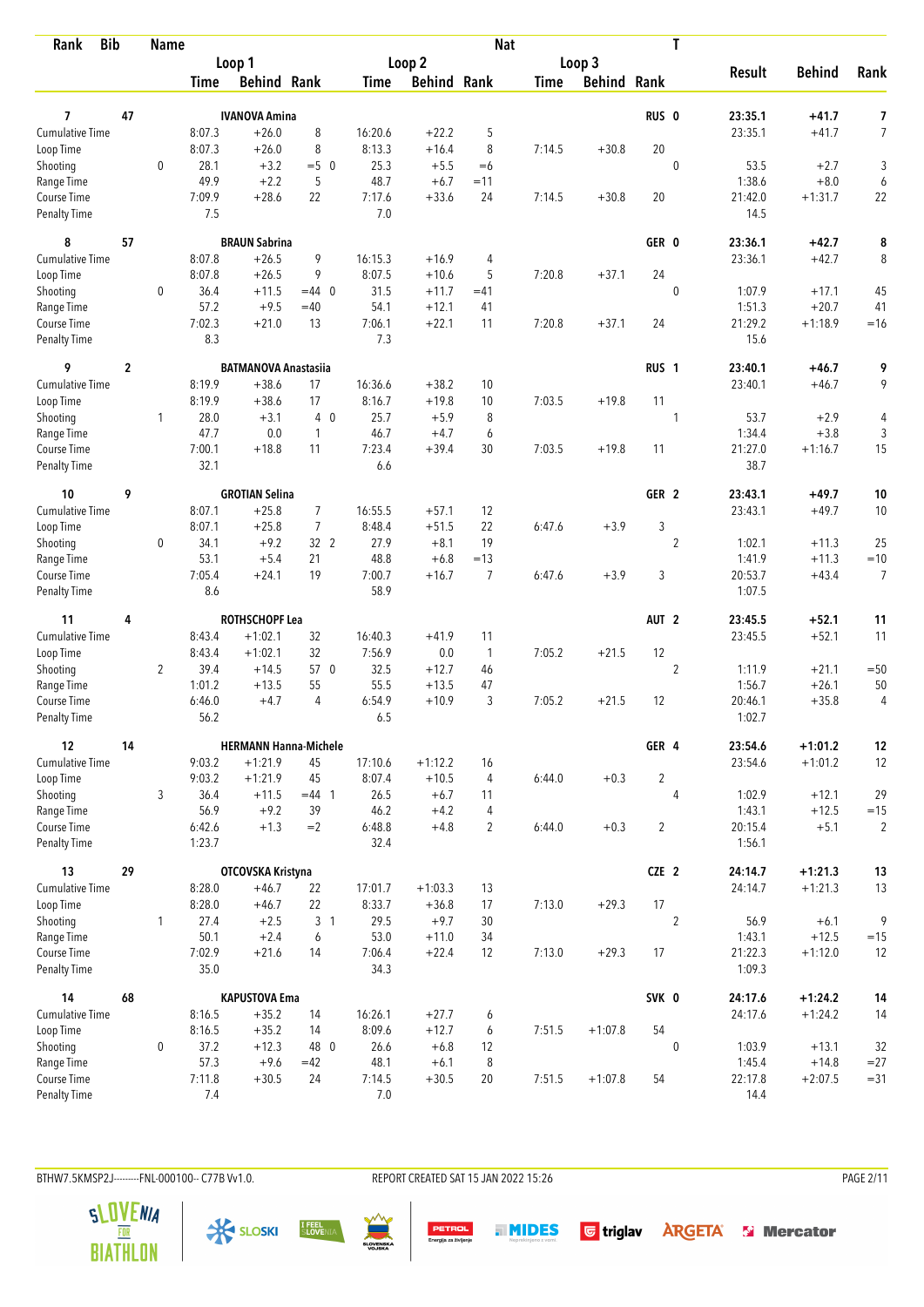| <b>Bib</b><br>Rank                 |    | <b>Name</b>    |                |                            |                 |                |                    | <b>Nat</b>     |             |                    |                  | T              |                 |               |                         |
|------------------------------------|----|----------------|----------------|----------------------------|-----------------|----------------|--------------------|----------------|-------------|--------------------|------------------|----------------|-----------------|---------------|-------------------------|
|                                    |    |                |                | Loop 1                     |                 |                | Loop 2             |                |             | Loop 3             |                  |                |                 |               |                         |
|                                    |    |                | Time           | <b>Behind Rank</b>         |                 | Time           | <b>Behind Rank</b> |                | <b>Time</b> | <b>Behind Rank</b> |                  |                | <b>Result</b>   | <b>Behind</b> | Rank                    |
| 15                                 | 76 |                |                | <b>VOGL Lara</b>           |                 |                |                    |                |             |                    | GER <sub>2</sub> |                | 24:24.4         | $+1:31.0$     | 15                      |
| <b>Cumulative Time</b>             |    |                | 7:59.2         | $+17.9$                    | 4               | 17:03.2        | $+1:04.8$          | 15             |             |                    |                  |                | 24:24.4         | $+1:31.0$     | 15                      |
| Loop Time                          |    |                | 7:59.2         | $+17.9$                    | 4               | 9:04.0         | $+1:07.1$          | 30             | 7:21.2      | $+37.5$            | 25               |                |                 |               |                         |
| Shooting                           |    | $\mathbf 0$    | 30.1           | $+5.2$                     | 10 <sub>2</sub> | 27.4           | $+7.6$             | $=15$          |             |                    |                  | $\overline{2}$ | 57.5            | $+6.7$        | 10                      |
| Range Time                         |    |                | 50.7           | $+3.0$                     | 7               | 51.2           | $+9.2$             | $=25$          |             |                    |                  |                | 1:41.9          | $+11.3$       | $=10$                   |
| Course Time                        |    |                | 7:00.3         | $+19.0$                    | 12              | 7:12.0         | $+28.0$            | 16             | 7:21.2      | $+37.5$            | 25               |                | 21:33.5         | $+1:23.2$     | 18                      |
| <b>Penalty Time</b>                |    |                | 8.2            |                            |                 | 1:00.8         |                    |                |             |                    |                  |                | 1:09.0          |               |                         |
| 16                                 | 62 |                |                | <b>MASARIKOVA Gabriela</b> |                 |                |                    |                |             |                    | CZE 1            |                | 24:27.5         | $+1:34.1$     | 16                      |
| <b>Cumulative Time</b>             |    |                | 8:56.0         | $+1:14.7$                  | 40              | 17:11.6        | $+1:13.2$          | 17             |             |                    |                  |                | 24:27.5         | $+1:34.1$     | 16                      |
| Loop Time                          |    |                | 8:56.0         | $+1:14.7$                  | 40              | 8:15.6         | $+18.7$            | 9              | 7:15.9      | $+32.2$            | 22               |                |                 |               |                         |
| Shooting                           |    | 1              | 39.1           | $+14.2$                    | 56 0            | 30.8           | $+11.0$            | 36             |             |                    |                  | 1              | 1:09.9          | $+19.1$       | 46                      |
| Range Time                         |    |                | 1:00.8         | $+13.1$                    | 51              | 53.6           | $+11.6$            | $= 38$         |             |                    |                  |                | 1:54.4          | $+23.8$       | 46                      |
| Course Time                        |    |                | 7:20.1         | $+38.8$                    | 31              | 7:15.2         | $+31.2$            | 22             | 7:15.9      | $+32.2$            | 22               |                | 21:51.2         | $+1:40.9$     | 26                      |
| Penalty Time                       |    |                | 35.1           |                            |                 | 6.8            |                    |                |             |                    |                  |                | 41.9            |               |                         |
| 17                                 | 63 |                |                | <b>KASTL Selina Marie</b>  |                 |                |                    |                |             |                    | GER 1            |                | 24:31.0         | $+1:37.6$     | 17                      |
| <b>Cumulative Time</b>             |    |                | 8:19.0         | $+37.7$                    | 16              | 17:02.4        | $+1:04.0$          | 14             |             |                    |                  |                | 24:31.0         | $+1:37.6$     | 17                      |
| Loop Time                          |    |                | 8:19.0         | $+37.7$                    | 16              | 8:43.4         | $+46.5$            | 21             | 7:28.6      | $+44.9$            | 31               |                |                 |               |                         |
| Shooting                           |    | $\mathbf 0$    | 33.7           | $+8.8$                     | $= 29$ 1        | 27.1           | $+7.3$             | $=13$          |             |                    |                  | 1              | 1:00.9          | $+10.1$       | $=19$                   |
| Range Time                         |    |                | 55.6           | $+7.9$                     | 31              | 48.5           | $+6.5$             | 10             |             |                    |                  |                | 1:44.1          | $+13.5$       | 20                      |
| Course Time<br><b>Penalty Time</b> |    |                | 7:15.1<br>8.3  | $+33.8$                    | 28              | 7:20.6<br>34.3 | $+36.6$            | 28             | 7:28.6      | $+44.9$            | 31               |                | 22:04.3<br>42.6 | $+1:54.0$     | 28                      |
| 18                                 | 23 |                |                | MERKUSHYNA Oleksandra      |                 |                |                    |                |             |                    | UKR <sub>3</sub> |                | 24:33.2         | $+1:39.8$     | 18                      |
| Cumulative Time                    |    |                | 8:25.1         | $+43.8$                    | 20              | 17:19.9        | $+1:21.5$          | 19             |             |                    |                  |                | 24:33.2         | $+1:39.8$     | 18                      |
| Loop Time                          |    |                | 8:25.1         | $+43.8$                    | 20              | 8:54.8         | $+57.9$            | 25             | 7:13.3      | $+29.6$            | 19               |                |                 |               |                         |
| Shooting                           |    | 1              | 28.1           | $+3.2$                     | $=5$ 2          | 22.9           | $+3.1$             | $\overline{2}$ |             |                    |                  | 3              | 51.0            | $+0.2$        | $\overline{\mathbf{c}}$ |
| Range Time                         |    |                | 47.9           | $+0.2$                     | $=2$            | 42.7           | $+0.7$             | $\overline{2}$ |             |                    |                  |                | 1:30.6          | 0.0           | $\mathbf{1}$            |
| Course Time                        |    |                | 7:03.8         | $+22.5$                    | 15              | 7:12.1         | $+28.1$            | 17             | 7:13.3      | $+29.6$            | 19               |                | 21:29.2         | $+1:18.9$     | $=16$                   |
| <b>Penalty Time</b>                |    |                | 33.4           |                            |                 | 1:00.0         |                    |                |             |                    |                  |                | 1:33.4          |               |                         |
| 19                                 | 55 |                |                | REMENOVA Zuzana            |                 |                |                    |                |             |                    | SVK <sub>3</sub> |                | 24:34.0         | $+1:40.6$     | 19                      |
| Cumulative Time                    |    |                | 8:47.8         | $+1:06.5$                  | 33              | 17:26.7        | $+1:28.3$          | 23             |             |                    |                  |                | 24:34.0         | $+1:40.6$     | 19                      |
| Loop Time                          |    |                | 8:47.8         | $+1:06.5$                  | 33              | 8:38.9         | $+42.0$            | 18             | 7:07.3      | $+23.6$            | 14               |                |                 |               |                         |
| Shooting                           |    | $\overline{2}$ | 31.2           | $+6.3$                     | $= 15 \quad 1$  | 24.2           | $+4.4$             | 5              |             |                    |                  | 3              | 55.5            | $+4.7$        | 6                       |
| Range Time                         |    |                | 52.0           | $+4.3$                     | 15              | 46.3           | $+4.3$             | 5              |             |                    |                  |                | 1:38.3          | $+7.7$        | $\sqrt{5}$              |
| Course Time                        |    |                | 6:57.4         | $+16.1$                    | 9               | 7:18.5         | $+34.5$            | 26             | 7:07.3      | $+23.6$            | 14               |                | 21:23.2         | $+1:12.9$     | 14                      |
| <b>Penalty Time</b>                |    |                | 58.4           |                            |                 | 34.1           |                    |                |             |                    |                  |                | 1:32.5          |               |                         |
| 20                                 | 41 |                |                | <b>HORODNA Yuliia</b>      |                 |                |                    |                |             |                    | UKR 1            |                | 24:35.8         | $+1:42.4$     | ${\bf 20}$              |
| Cumulative Time                    |    |                | 8:50.1         | $+1:08.8$                  | 34              | 17:12.8        | $+1:14.4$          | 18             |             |                    |                  |                | 24:35.8         | $+1:42.4$     | $20\,$                  |
| Loop Time                          |    |                | 8:50.1         | $+1:08.8$                  | 34              | 8:22.7         | $+25.8$            | 13             | 7:23.0      | $+39.3$            | 28               |                |                 |               |                         |
| Shooting                           |    | $\mathbf{1}$   | 30.9           | $+6.0$                     | 13 <sub>0</sub> | 19.8           | 0.0                | $\mathbf{1}$   |             |                    |                  | 1              | 50.8            | 0.0           | $\mathbf{1}$            |
| Range Time                         |    |                | 52.3           | $+4.6$                     | $=16$           | 42.0           | 0.0                | $\overline{1}$ |             |                    |                  |                | 1:34.3          | $+3.7$        | $\overline{c}$          |
| Course Time<br>Penalty Time        |    |                | 7:21.4<br>36.4 | $+40.1$                    | $=33$           | 7:33.4<br>7.3  | $+49.4$            | 38             | 7:23.0      | $+39.3$            | 28               |                | 22:17.8<br>43.7 | $+2:07.5$     | $= 31$                  |
| 21                                 | 15 |                |                | <b>DIMITROVA Valentina</b> |                 |                |                    |                |             |                    | BUL 2            |                | 24:36.0         | $+1:42.6$     | 21                      |
| <b>Cumulative Time</b>             |    |                | 8:39.2         | $+57.9$                    | 30              | 17:30.0        | $+1:31.6$          | 25             |             |                    |                  |                | 24:36.0         | $+1:42.6$     | 21                      |
| Loop Time                          |    |                | 8:39.2         | $+57.9$                    | 30              | 8:50.8         | $+53.9$            | 23             | 7:06.0      | $+22.3$            | 13               |                |                 |               |                         |
| Shooting                           |    | $\mathbf{1}$   | 27.3           | $+2.4$                     | 2 <sub>1</sub>  | 28.8           | $+9.0$             | $=25$          |             |                    |                  | $\overline{2}$ | 56.2            | $+5.4$        | 7                       |
| Range Time                         |    |                | 47.9           | $+0.2$                     | $=2$            | 50.8           | $+8.8$             | 22             |             |                    |                  |                | 1:38.7          | $+8.1$        | 7                       |
| Course Time                        |    |                | 7:18.4         | $+37.1$                    | 29              | 7:26.4         | $+42.4$            | 34             | 7:06.0      | $+22.3$            | 13               |                | 21:50.8         | $+1:40.5$     | 25                      |
| Penalty Time                       |    |                | 32.9           |                            |                 | 33.6           |                    |                |             |                    |                  |                | 1:06.5          |               |                         |
| 22                                 | 48 |                |                | <b>ANDEXER Anna</b>        |                 |                |                    |                |             |                    | AUT <sub>3</sub> |                | 24:41.5         | $+1:48.1$     | ${\bf 22}$              |
| Cumulative Time                    |    |                | 8:14.7         | $+33.4$                    | 12              | 17:25.8        | $+1:27.4$          | 22             |             |                    |                  |                | 24:41.5         | $+1:48.1$     | 22                      |
| Loop Time                          |    |                | 8:14.7         | $+33.4$                    | 12              | 9:11.1         | $+1:14.2$          | 37             | 7:15.7      | $+32.0$            | 21               |                |                 |               |                         |
| Shooting                           |    | 1              | 38.4           | $+13.5$                    | $= 53$ 2        | 36.6           | $+16.8$            | 59             |             |                    |                  | 3              | 1:15.1          | $+24.3$       | 58                      |
| Range Time                         |    |                | 1:00.9         | $+13.2$                    | $=52$           | 59.7           | $+17.7$            | 56             |             |                    |                  |                | 2:00.6          | $+30.0$       | 56                      |
| Course Time                        |    |                | 6:41.3         | 0.0                        | $\mathbf{1}$    | 7:10.3         | $+26.3$            | 15             | 7:15.7      | $+32.0$            | 21               |                | 21:07.3         | $+57.0$       | 11                      |
| <b>Penalty Time</b>                |    |                | 32.5           |                            |                 | 1:01.1         |                    |                |             |                    |                  |                | 1:33.6          |               |                         |

BTHW7.5KMSP2J--------FNL-000100-- C77B Vv1.0. REPORT CREATED SAT 15 JAN 2022 15:26 PAGE 3/11

**PETROL**<br>Energija za življenje





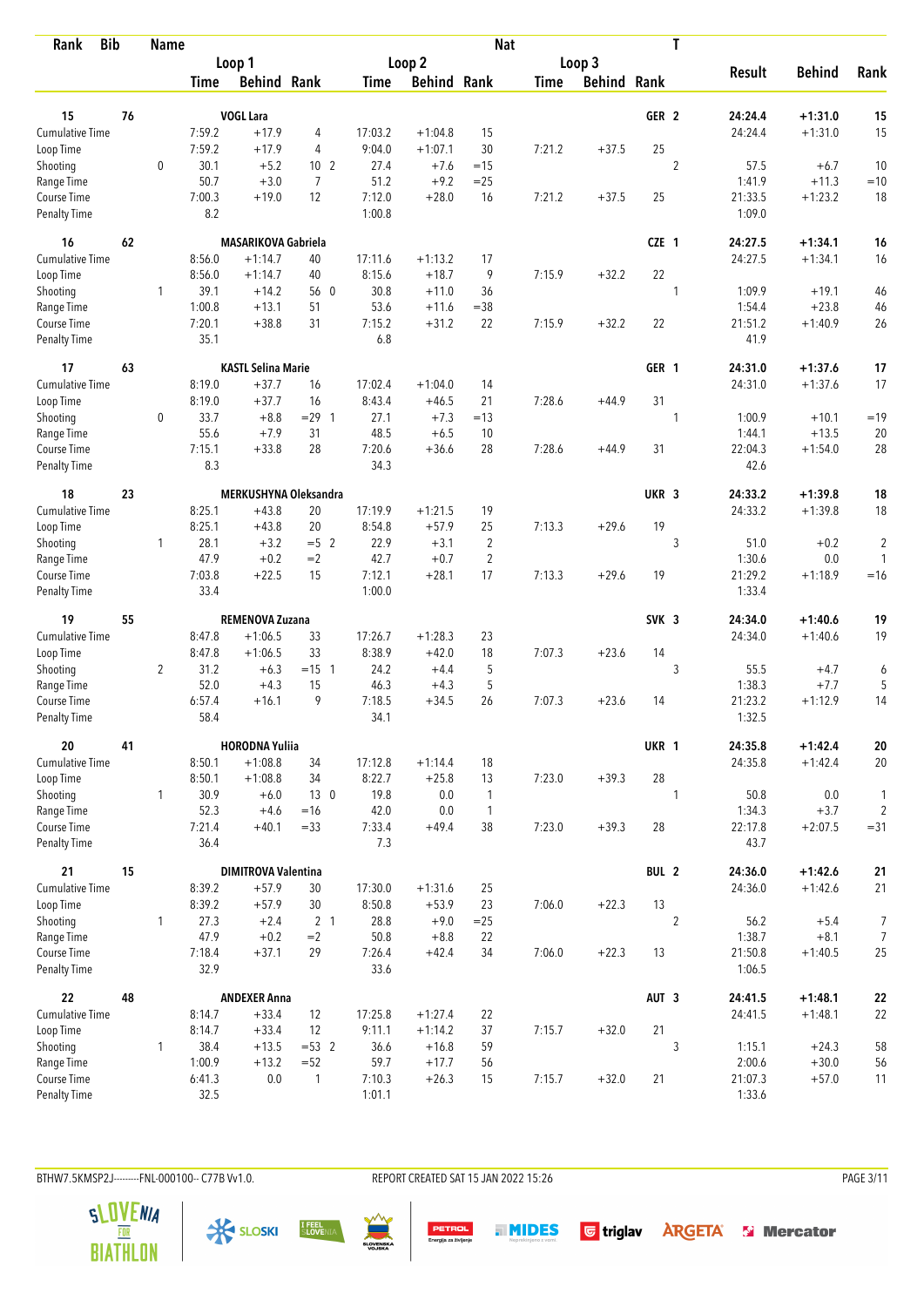| <b>Bib</b><br>Rank          |    | <b>Name</b>  |               |                              |          |                |                    | <b>Nat</b>     |             |                    |                  | T                |                 |               |          |
|-----------------------------|----|--------------|---------------|------------------------------|----------|----------------|--------------------|----------------|-------------|--------------------|------------------|------------------|-----------------|---------------|----------|
|                             |    |              |               | Loop 1                       |          |                | Loop 2             |                |             | Loop 3             |                  |                  |                 |               |          |
|                             |    |              | <b>Time</b>   | <b>Behind Rank</b>           |          | Time           | <b>Behind Rank</b> |                | <b>Time</b> | <b>Behind Rank</b> |                  |                  | <b>Result</b>   | <b>Behind</b> | Rank     |
| 23                          | 38 |              |               | <b>WAGNER Lara</b>           |          |                |                    |                |             |                    | AUT <sub>3</sub> |                  | 24:41.9         | $+1:48.5$     | 23       |
| Cumulative Time             |    |              | 9:34.6        | $+1:53.3$                    | 57       | 17:47.1        | $+1:48.7$          | 30             |             |                    |                  |                  | 24:41.9         | $+1:48.5$     | 23       |
|                             |    |              | 9:34.6        | $+1:53.3$                    | 57       | 8:12.5         | $+15.6$            | $\overline{7}$ | 6:54.8      | $+11.1$            | $\overline{7}$   |                  |                 |               |          |
| Loop Time                   |    | 3            | 48.2          | $+23.3$                      | $=68$ 0  | 36.1           | $+16.3$            |                |             |                    |                  | 3                | 1:24.4          | $+33.6$       |          |
| Shooting<br>Range Time      |    |              | 1:10.6        | $+22.9$                      | 69       | 59.8           | $+17.8$            | $= 56$<br>57   |             |                    |                  |                  | 2:10.4          | $+39.8$       | 65<br>64 |
| Course Time                 |    |              | 6:55.9        | $+14.6$                      | 6        | 7:05.6         | $+21.6$            | 10             | 6:54.8      | $+11.1$            | 7                |                  | 20:56.3         | $+46.0$       | 8        |
| <b>Penalty Time</b>         |    |              | 1:28.1        |                              |          | 7.1            |                    |                |             |                    |                  |                  | 1:35.2          |               |          |
| 24                          | 42 |              |               | <b>NAGER Alessia</b>         |          |                |                    |                |             |                    | SUI <sub>1</sub> |                  | 24:43.4         | $+1:50.0$     | 24       |
| Cumulative Time             |    |              | 8:42.1        | $+1:00.8$                    | 31       | 17:21.6        | $+1:23.2$          | 21             |             |                    |                  |                  | 24:43.4         | $+1:50.0$     | 24       |
| Loop Time                   |    |              | 8:42.1        | $+1:00.8$                    | 31       | 8:39.5         | $+42.6$            | 19             | 7:21.8      | $+38.1$            | 26               |                  |                 |               |          |
| Shooting                    |    | 0            | 33.7          | $+8.8$                       | $= 29$ 1 | 28.6           | $+8.8$             | $=23$          |             |                    |                  | 1                | 1:02.3          | $+11.5$       | $=26$    |
| Range Time                  |    |              | 55.4          | $+7.7$                       | 29       | 48.8           | $+6.8$             | $=13$          |             |                    |                  |                  | 1:44.2          | $+13.6$       | 21       |
| Course Time                 |    |              | 7:39.9        | $+58.6$                      | 52       | 7:17.9         | $+33.9$            | 25             | 7:21.8      | $+38.1$            | 26               |                  | 22:19.6         | $+2:09.3$     | 33       |
| <b>Penalty Time</b>         |    |              | 6.8           |                              |          | 32.8           |                    |                |             |                    |                  |                  | 39.6            |               |          |
| 25                          | 24 |              |               | <b>CRAMER Aurora</b>         |          |                |                    |                |             |                    | USA <sub>2</sub> |                  | 24:46.4         | $+1:53.0$     | 25       |
| <b>Cumulative Time</b>      |    |              | 8:13.0        | $+31.7$                      | 11       | 17:27.3        | $+1:28.9$          | 24             |             |                    |                  |                  | 24:46.4         | $+1:53.0$     | 25       |
| Loop Time                   |    |              | 8:13.0        | $+31.7$                      | 11       | 9:14.3         | $+1:17.4$          | 39             | 7:19.1      | $+35.4$            | 23               |                  |                 |               |          |
| Shooting                    |    | $\mathbf 0$  | 28.1          | $+3.2$                       | $=5$ 2   | 34.5           | $+14.7$            | 53             |             |                    |                  | $\boldsymbol{2}$ | 1:02.6          | $+11.8$       | 28       |
| Range Time                  |    |              | 51.1          | $+3.4$                       | 9        | 57.4           | $+15.4$            | 52             |             |                    |                  |                  | 1:48.5          | $+17.9$       | 39       |
| Course Time                 |    |              | 7:14.7        | $+33.4$                      | 26       | 7:13.9         | $+29.9$            | 19             | 7:19.1      | $+35.4$            | 23               |                  | 21:47.7         | $+1:37.4$     | 23       |
| <b>Penalty Time</b>         |    |              | 7.2           |                              |          | 1:03.0         |                    |                |             |                    |                  |                  | 1:10.2          |               |          |
| 26                          | 16 |              |               | <b>OSL Lisa</b>              |          |                |                    |                |             |                    | AUT <sub>2</sub> |                  | 24:51.4         | $+1:58.0$     | 26       |
| Cumulative Time             |    |              | 8:29.4        | $+48.1$                      | 23       | 17:40.6        | $+1:42.2$          | 28             |             |                    |                  |                  | 24:51.4         | $+1:58.0$     | 26       |
| Loop Time                   |    |              | 8:29.4        | $+48.1$                      | 23       | 9:11.2         | $+1:14.3$          | 38             | 7:10.8      | $+27.1$            | 15               |                  |                 |               |          |
| Shooting                    |    | 0            | 35.2          | $+10.3$                      | $=40$ 2  | 26.1           | $+6.3$             | 9              |             |                    |                  | $\overline{2}$   | 1:01.4          | $+10.6$       | 23       |
| Range Time                  |    |              | 56.7          | $+9.0$                       | $= 37$   | 48.7           | $+6.7$             | $=11$          |             |                    |                  |                  | 1:45.4          | $+14.8$       | $= 27$   |
| Course Time                 |    |              | 7:24.7        | $+43.4$                      | 39       | 7:21.4         | $+37.4$            | 29             | 7:10.8      | $+27.1$            | 15               |                  | 21:56.9         | $+1:46.6$     | 27       |
| <b>Penalty Time</b>         |    |              | 8.0           |                              |          | 1:01.1         |                    |                |             |                    |                  |                  | 1:09.1          |               |          |
| 27                          | 25 |              |               | <b>SCATTOLO Ilaria</b>       |          |                |                    |                |             |                    | ITA <sub>3</sub> |                  | 24:54.5         | $+2:01.1$     | 27       |
| <b>Cumulative Time</b>      |    |              | 8:34.9        | $+53.6$                      | 27       | 17:41.3        | $+1:42.9$          | 29             |             |                    |                  |                  | 24:54.5         | $+2:01.1$     | 27       |
| Loop Time                   |    |              | 8:34.9        | $+53.6$                      | 27       | 9:06.4         | $+1:09.5$          | 32             | 7:13.2      | $+29.5$            | 18               |                  |                 |               |          |
| Shooting                    |    | $\mathbf{1}$ | 38.1          | $+13.2$                      | 512      | 39.0           | $+19.2$            | 63             |             |                    |                  | 3                | 1:17.1          | $+26.3$       | 59       |
| Range Time                  |    |              | 57.3          | $+9.6$                       | $=42$    | 1:01.1         | $+19.1$            | 60             |             |                    |                  |                  | 1:58.4          | $+27.8$       | 55       |
| Course Time                 |    |              | 7:04.8        | $+23.5$                      | 18       | 7:05.1         | $+21.1$            | 9              | 7:13.2      | $+29.5$            | 18               |                  | 21:23.1         | $+1:12.8$     | 13       |
| <b>Penalty Time</b>         |    |              | 32.8          |                              |          | 1:00.2         |                    |                |             |                    |                  |                  | 1:33.0          |               |          |
| 28                          | 40 |              |               | <b>LIIV Lisbeth</b>          |          |                |                    |                |             |                    | EST <sub>1</sub> |                  | 25:03.4         | $+2:10.0$     | 28       |
| <b>Cumulative Time</b>      |    |              | 8:17.6        | $+36.3$                      | 15       | 17:20.6        | $+1:22.2$          | 20             |             |                    |                  |                  | 25:03.4         | $+2:10.0$     | 28       |
| Loop Time                   |    |              | 8:17.6        | $+36.3$                      | 15       | 9:03.0         | $+1:06.1$          | 29             | 7:42.8      | $+59.1$            | 45               |                  |                 |               |          |
| Shooting                    |    | 0            | 34.9          | $+10.0$                      | $=37.1$  | 31.4           | $+11.6$            | 40             |             |                    |                  | 1                | 1:06.4          | $+15.6$       | 42       |
| Range Time                  |    |              | 55.7          | $+8.0$                       | 32       | 52.3           | $+10.3$            | 32             |             |                    |                  |                  | 1:48.0          | $+17.4$       | 34       |
| Course Time<br>Penalty Time |    |              | 7:15.0<br>6.9 | $+33.7$                      | 27       | 7:35.8<br>34.9 | $+51.8$            | 44             | 7:42.8      | $+59.1$            | 45               |                  | 22:33.6<br>41.8 | $+2:23.3$     | 40       |
| 29                          | 18 |              |               | <b>BARTOVA Lenka</b>         |          |                |                    |                |             |                    | CZE 1            |                  | 25:09.5         | $+2:16.1$     | 29       |
| <b>Cumulative Time</b>      |    |              | 8:36.5        | $+55.2$                      | 28       | 17:36.5        | $+1:38.1$          | 26             |             |                    |                  |                  | 25:09.5         | $+2:16.1$     | 29       |
| Loop Time                   |    |              | 8:36.5        | $+55.2$                      | 28       | 9:00.0         | $+1:03.1$          | 28             | 7:33.0      | $+49.3$            | 37               |                  |                 |               |          |
| Shooting                    |    | 0            | 38.6          | $+13.7$                      | 55 1     | 34.7           | $+14.9$            | 55             |             |                    |                  | 1                | 1:13.4          | $+22.6$       | 56       |
| Range Time                  |    |              | 1:02.8        | $+15.1$                      | 62       | 59.1           | $+17.1$            | 54             |             |                    |                  |                  | 2:01.9          | $+31.3$       | 59       |
| Course Time                 |    |              | 7:27.0        | $+45.7$                      | 44       | 7:26.3         | $+42.3$            | 33             | 7:33.0      | $+49.3$            | 37               |                  | 22:26.3         | $+2:16.0$     | 36       |
| Penalty Time                |    |              | 6.7           |                              |          | 34.6           |                    |                |             |                    |                  |                  | 41.3            |               |          |
| 30                          | 21 |              |               | <b>PERREN Marlene Sophie</b> |          |                |                    |                |             |                    | SUI <sub>3</sub> |                  | 25:11.7         | $+2:18.3$     | $30\,$   |
| <b>Cumulative Time</b>      |    |              | 9:10.7        | $+1:29.4$                    | 47       | 18:15.6        | $+2:17.2$          | 42             |             |                    |                  |                  | 25:11.7         | $+2:18.3$     | $30\,$   |
| Loop Time                   |    |              | 9:10.7        | $+1:29.4$                    | 47       | 9:04.9         | $+1:08.0$          | 31             | 6:56.1      | $+12.4$            | 9                |                  |                 |               |          |
| Shooting                    |    | 1            | 35.3          | $+10.4$                      | 42 2     | 28.9           | $+9.1$             | 27             |             |                    |                  | 3                | 1:04.2          | $+13.4$       | $= 34$   |
| Range Time                  |    |              | 56.7          | $+9.0$                       | $=37$    | 51.6           | $+9.6$             | 27             |             |                    |                  |                  | 1:48.3          | $+17.7$       | $=36$    |
| Course Time                 |    |              | 7:40.5        | $+59.2$                      | 53       | 7:13.8         | $+29.8$            | 18             | 6:56.1      | $+12.4$            | 9                |                  | 21:50.4         | $+1:40.1$     | 24       |
| Penalty Time                |    |              | 33.5          |                              |          | 59.5           |                    |                |             |                    |                  |                  | 1:33.0          |               |          |

BTHW7.5KMSP2J--------FNL-000100-- C77B Vv1.0. REPORT CREATED SAT 15 JAN 2022 15:26 PAGE 4/11

**PETROL**<br>Energija za življenje





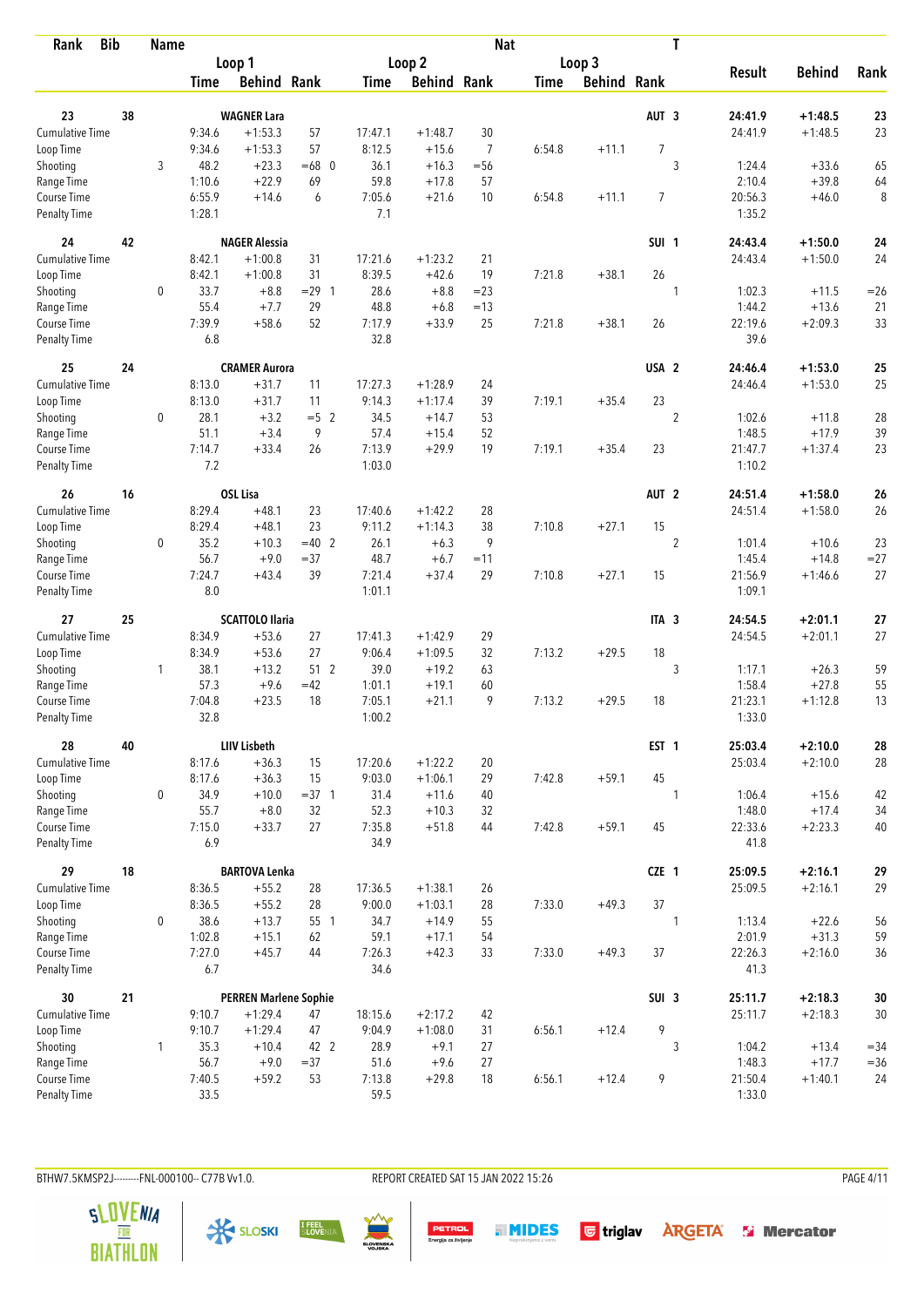| <b>Bib</b><br>Rank          |                          | <b>Name</b>  |               |                          |                 |                  |                    | <b>Nat</b> |             |                    |                  | T              |                   |               |        |
|-----------------------------|--------------------------|--------------|---------------|--------------------------|-----------------|------------------|--------------------|------------|-------------|--------------------|------------------|----------------|-------------------|---------------|--------|
|                             |                          |              |               | Loop 1                   |                 |                  | Loop 2             |            |             | Loop 3             |                  |                |                   |               |        |
|                             |                          |              | Time          | <b>Behind Rank</b>       |                 | Time             | <b>Behind Rank</b> |            | <b>Time</b> | <b>Behind Rank</b> |                  |                | <b>Result</b>     | <b>Behind</b> | Rank   |
| 31                          | 70                       |              |               | PAVLUSHINA Kristina      |                 |                  |                    |            |             |                    | RUS <sub>2</sub> |                | 25:15.6           | $+2:22.2$     | 31     |
| <b>Cumulative Time</b>      |                          |              | 8:12.7        | $+31.4$                  | 10              | 17:38.6          | $+1:40.2$          | 27         |             |                    |                  |                | 25:15.6           | $+2:22.2$     | 31     |
| Loop Time                   |                          |              | 8:12.7        | $+31.4$                  | 10              | 9:25.9           | $+1:29.0$          | 48         | 7:37.0      | $+53.3$            | 39               |                |                   |               |        |
| Shooting                    |                          | $\mathbf 0$  | 34.4          | $+9.5$                   | 35 2            | 27.8             | $+8.0$             | 18         |             |                    |                  | $\overline{2}$ | 1:02.3            | $+11.5$       | $=26$  |
| Range Time                  |                          |              | 53.6          | $+5.9$                   | $= 22$          | 49.5             | $+7.5$             | 19         |             |                    |                  |                | 1:43.1            | $+12.5$       | $=15$  |
| Course Time                 |                          |              | 7:12.1        | $+30.8$                  | 25              | 7:34.2           | $+50.2$            | 39         | 7:37.0      | $+53.3$            | 39               |                | 22:23.3           | $+2:13.0$     | 35     |
| <b>Penalty Time</b>         |                          |              | 7.0           |                          |                 | 1:02.2           |                    |            |             |                    |                  |                | 1:09.2            |               |        |
| 32                          | 52                       |              |               | <b>BOULEY Cheresa</b>    |                 |                  |                    |            |             |                    | USA <sub>2</sub> |                | 25:23.9           | $+2:30.5$     | 32     |
| Cumulative Time             |                          |              | 8:32.6        | $+51.3$                  | $= 24$          | 17:59.0          | $+2:00.6$          | 36         |             |                    |                  |                | 25:23.9           | $+2:30.5$     | 32     |
| Loop Time                   |                          |              | 8:32.6        | $+51.3$                  | $= 24$          | 9:26.4           | $+1:29.5$          | 50         | 7:24.9      | $+41.2$            | 29               |                |                   |               |        |
| Shooting                    |                          | 0            | 53.7          | $+28.8$                  | 74 2            | 49.7             | $+29.9$            | 73         |             |                    |                  | $\overline{2}$ | 1:43.4            | $+52.6$       | 72     |
| Range Time                  |                          |              | 1:17.7        | $+30.0$                  | 73              | 1:13.5           | $+31.5$            | $= 72$     |             |                    |                  |                | 2:31.2            | $+1:00.6$     | 72     |
| Course Time                 |                          |              | 7:08.3        | $+27.0$                  | 20              | 7:08.1           | $+24.1$            | 13         | 7:24.9      | $+41.2$            | 29               |                | 21:41.3           | $+1:31.0$     | 21     |
| Penalty Time                |                          |              | 6.6           |                          |                 | 1:04.8           |                    |            |             |                    |                  |                | 1:11.4            |               |        |
| 33                          | 3                        |              |               | SKROBISZEWSKA Barbara    |                 |                  |                    |            |             |                    | POL <sub>2</sub> |                | 25:25.8           | $+2:32.4$     | 33     |
| <b>Cumulative Time</b>      |                          |              | 8:23.0        | $+41.7$                  | 19              | 17:49.1          | $+1:50.7$          | 31         |             |                    |                  |                | 25:25.8           | $+2:32.4$     | 33     |
| Loop Time                   |                          |              | 8:23.0        | $+41.7$                  | 19              | 9:26.1           | $+1:29.2$          | 49         | 7:36.7      | $+53.0$            | 38               |                |                   |               |        |
| Shooting                    |                          | 0            | 33.1          | $+8.2$                   | 26 <sub>2</sub> | 30.9             | $+11.1$            | 37         |             |                    |                  | $\sqrt{2}$     | 1:04.0            | $+13.2$       | 33     |
| Range Time                  |                          |              | 53.0          | $+5.3$                   | 20              | 53.5             | $+11.5$            | 37         |             |                    |                  |                | 1:46.5            | $+15.9$       | $30\,$ |
| Course Time                 |                          |              | 7:22.5        | $+41.2$                  | 37              | 7:32.0           | $+48.0$            | 36         | 7:36.7      | $+53.0$            | 38               |                | 22:31.2           | $+2:20.9$     | 37     |
| <b>Penalty Time</b>         |                          |              | 7.5           |                          |                 | 1:00.6           |                    |            |             |                    |                  |                | 1:08.1            |               |        |
| 34                          | 51                       |              |               | <b>TRABUCCHI Martina</b> |                 |                  |                    |            |             |                    | ITA 4            |                | 25:29.1           | $+2:35.7$     | 34     |
| <b>Cumulative Time</b>      |                          |              | 9:36.8        | $+1:55.5$                | 59              | 18:17.5          | $+2:19.1$          | 43         |             |                    |                  |                | 25:29.1           | $+2:35.7$     | 34     |
| Loop Time                   |                          |              | 9:36.8        | $+1:55.5$                | 59              | 8:40.7           | $+43.8$            | 20         | 7:11.6      | $+27.9$            | 16               |                |                   |               |        |
| Shooting                    |                          | 3            | 34.9          | $+10.0$                  | $=37.1$         | 27.1             | $+7.3$             | $=13$      |             |                    |                  | 4              | 1:02.0            | $+11.2$       | 24     |
| Range Time                  |                          |              | 55.8          | $+8.1$                   | 33              | 49.2             | $+7.2$             | $=17$      |             |                    |                  |                | 1:45.0            | $+14.4$       | 24     |
| Course Time                 |                          |              | 7:11.3        | $+30.0$                  | 23              | 7:17.3           | $+33.3$            | 23         | 7:11.6      | $+27.9$            | 16               |                | 21:40.2           | $+1:29.9$     | 20     |
| <b>Penalty Time</b>         |                          |              | 1:29.7        |                          |                 | 34.2             |                    |            |             |                    |                  |                | 2:03.9            |               |        |
| 35                          | 73                       |              |               | <b>TINIAKOVA Anna</b>    |                 |                  |                    |            |             |                    | RUS <sub>4</sub> |                | 25:31.0           | $+2:37.6$     | 35     |
| Cumulative Time             |                          |              | 8:26.1        | $+44.8$                  | 21              | 18:06.0          | $+2:07.6$          | 38         |             |                    |                  |                | 25:31.0           | $+2:37.6$     | 35     |
| Loop Time                   |                          |              | 8:26.1        | $+44.8$                  | 21              | 9:39.9           | $+1:43.0$          | 58         | 7:25.0      | $+41.3$            | 30               |                |                   |               |        |
| Shooting                    |                          | 1            | 29.7          | $+4.8$                   | 9 <sup>3</sup>  | 29.4             | $+9.6$             | 29         |             |                    |                  | 4              | 59.2              | $+8.4$        | 14     |
| Range Time                  |                          |              | 51.4          | $+3.7$                   | $=11$           | 53.1             | $+11.1$            | 35         |             |                    |                  |                | 1:44.5            | $+13.9$       | $= 22$ |
| Course Time                 |                          |              | 6:59.3        | $+18.0$                  | 10              | 7:14.9           | $+30.9$            | 21         | 7:25.0      | $+41.3$            | 30               |                | 21:39.2           | $+1:28.9$     | 19     |
| Penalty Time                |                          |              | 35.4          |                          |                 | 1:31.9           |                    |            |             |                    |                  |                | 2:07.3            |               |        |
| 36                          | 46                       |              |               | <b>STEBLYNA Liliia</b>   |                 |                  |                    |            |             |                    | UKR <sub>2</sub> |                | 25:33.4           | $+2:40.0$     | 36     |
| <b>Cumulative Time</b>      |                          |              | 8:36.8        | $+55.5$                  | 29              | 17:55.8          | $+1:57.4$          | 33         |             |                    |                  |                | 25:33.4           | $+2:40.0$     | 36     |
| Loop Time                   |                          |              | 8:36.8        | $+55.5$                  | 29              | 9:19.0           | $+1:22.1$          | 44         | 7:37.6      | $+53.9$            | 40               |                |                   |               |        |
| Shooting                    |                          | 0            | 36.5          | $+11.6$                  | 46 2            | 28.8             | $+9.0$             | $= 25$     |             |                    |                  | $\overline{2}$ | 1:05.4            | $+14.6$       | 41     |
| Range Time                  |                          |              | 57.2          | $+9.5$                   | $=40$           | 51.2             | $+9.2$             | $= 25$     |             |                    |                  |                | 1:48.4            | $+17.8$       | 38     |
| Course Time<br>Penalty Time |                          |              | 7:31.7<br>7.9 | $+50.4$                  | 50              | 7:23.9<br>1:03.9 | $+39.9$            | 31         | 7:37.6      | $+53.9$            | 40               |                | 22:33.2<br>1:11.8 | $+2:22.9$     | 39     |
| 37                          | $\overline{\phantom{a}}$ |              |               | <b>MARIC Kaja</b>        |                 |                  |                    |            |             |                    | SLO 3            |                | 25:34.9           | $+2:41.5$     | $37$   |
| <b>Cumulative Time</b>      |                          |              | 9:31.5        | $+1:50.2$                | $= 54$          | 18:02.1          | $+2:03.7$          | 37         |             |                    |                  |                | 25:34.9           | $+2:41.5$     | 37     |
| Loop Time                   |                          |              | 9:31.5        | $+1:50.2$                | $= 54$          | 8:30.6           | $+33.7$            | 15         | 7:32.8      | $+49.1$            | 36               |                |                   |               |        |
| Shooting                    |                          | 3            | 31.6          | $+6.7$                   | $=19$ 0         | 28.6             | $+8.8$             | $= 23$     |             |                    |                  | 3              | 1:00.2            | $+9.4$        | 16     |
| Range Time                  |                          |              | 51.4          | $+3.7$                   | $=11$           | 49.1             | $+7.1$             | $=15$      |             |                    |                  |                | 1:40.5            | $+9.9$        | 8      |
| Course Time                 |                          |              | 7:09.3        | $+28.0$                  | 21              | 7:35.4           | $+51.4$            | $=41$      | 7:32.8      | $+49.1$            | 36               |                | 22:17.5           | $+2:07.2$     | 30     |
| Penalty Time                |                          |              | 1:30.8        |                          |                 | 6.1              |                    |            |             |                    |                  |                | 1:36.9            |               |        |
| 38                          | 79                       |              |               | MOSKALENKO Oksana        |                 |                  |                    |            |             |                    | UKR 1            |                | 25:39.3           | $+2:45.9$     | 38     |
| Cumulative Time             |                          |              | 9:02.4        | $+1:21.1$                | 44              | 17:56.1          | $+1:57.7$          | 34         |             |                    |                  |                | 25:39.3           | $+2:45.9$     | 38     |
| Loop Time                   |                          |              | 9:02.4        | $+1:21.1$                | 44              | 8:53.7           | $+56.8$            | 24         | 7:43.2      | $+59.5$            | 46               |                |                   |               |        |
| Shooting                    |                          | $\mathbf{1}$ | 37.1          | $+12.2$                  | 47 0            | 28.1             | $+8.3$             | 20         |             |                    |                  | 1              | 1:05.3            | $+14.5$       | 40     |
| Range Time                  |                          |              | 57.9          | $+10.2$                  | 47              | 50.2             | $+8.2$             | 20         |             |                    |                  |                | 1:48.1            | $+17.5$       | 35     |
| Course Time                 |                          |              | 7:27.7        | $+46.4$                  | 45              | 7:55.9           | $+1:11.9$          | 59         | 7:43.2      | $+59.5$            | 46               |                | 23:06.8           | $+2:56.5$     | 52     |
| <b>Penalty Time</b>         |                          |              | 36.8          |                          |                 | 7.6              |                    |            |             |                    |                  |                | 44.4              |               |        |

BTHW7.5KMSP2J--------FNL-000100-- C77B Vv1.0. REPORT CREATED SAT 15 JAN 2022 15:26 PAGE 5/11











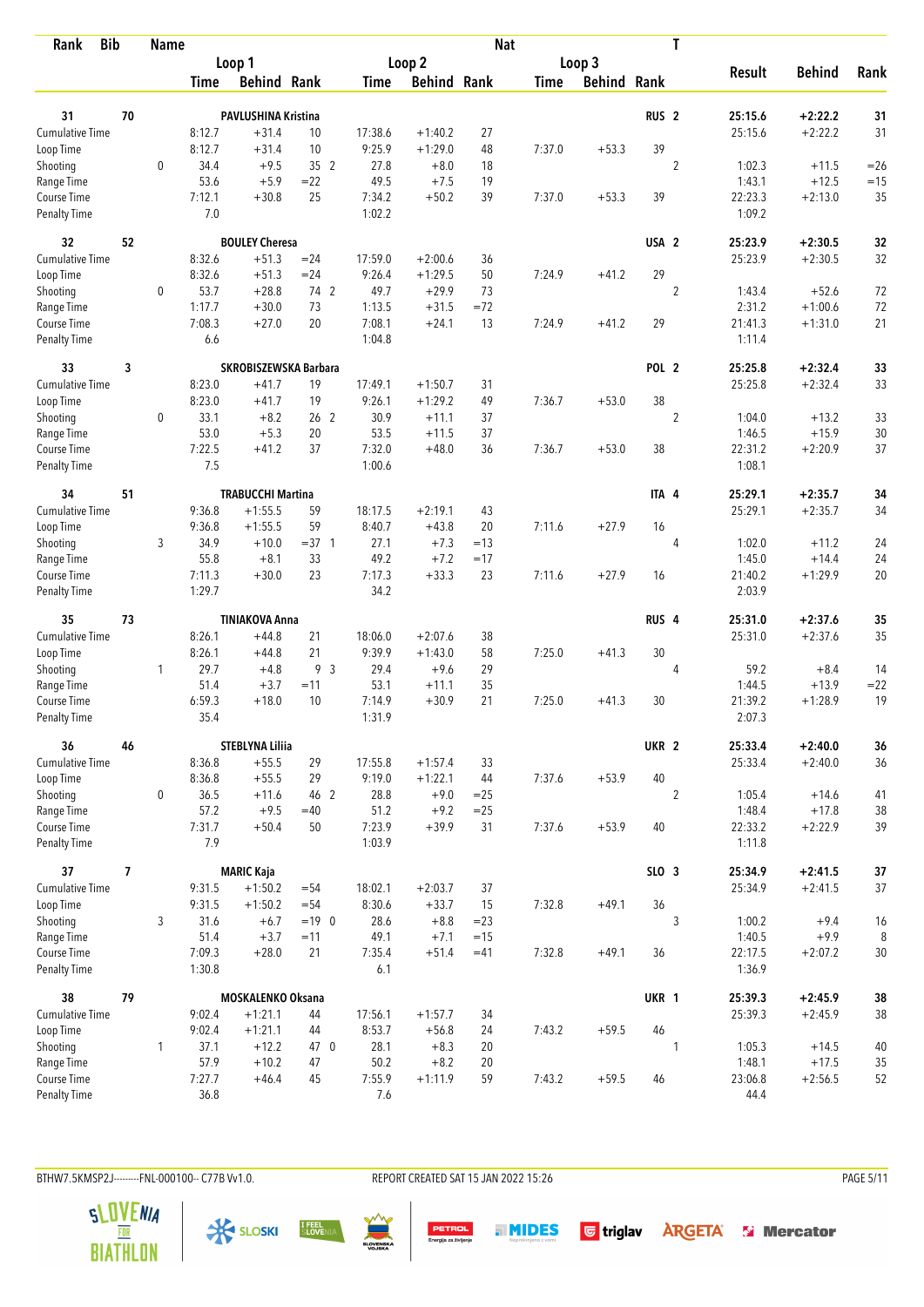| Rank                        | <b>Bib</b> | <b>Name</b>    |               |                           |                 |                  |                    | <b>Nat</b> |             |                    |                  | T              |                   |               |        |
|-----------------------------|------------|----------------|---------------|---------------------------|-----------------|------------------|--------------------|------------|-------------|--------------------|------------------|----------------|-------------------|---------------|--------|
|                             |            |                |               | Loop 1                    |                 |                  | Loop <sub>2</sub>  |            |             | Loop 3             |                  |                |                   |               |        |
|                             |            |                | Time          | <b>Behind Rank</b>        |                 | Time             | <b>Behind Rank</b> |            | <b>Time</b> | <b>Behind Rank</b> |                  |                | <b>Result</b>     | <b>Behind</b> | Rank   |
| 39                          | 64         |                |               | <b>MELLITZER Victoria</b> |                 |                  |                    |            |             |                    | AUT <sub>2</sub> |                | 25:47.5           | $+2:54.1$     | 39     |
| Cumulative Time             |            |                | 8:52.1        | $+1:10.8$                 | 36              | 17:58.8          | $+2:00.4$          | 35         |             |                    |                  |                | 25:47.5           | $+2:54.1$     | 39     |
| Loop Time                   |            |                | 8:52.1        | $+1:10.8$                 | 36              | 9:06.7           | $+1:09.8$          | $= 33$     | 7:48.7      | $+1:05.0$          | 50               |                |                   |               |        |
| Shooting                    |            | 1              | 32.5          | $+7.6$                    | 22 1            | 31.3             | $+11.5$            | 39         |             |                    |                  | $\sqrt{2}$     | 1:03.8            | $+13.0$       | 31     |
| Range Time                  |            |                | 53.6          | $+5.9$                    | $=22$           | 54.7             | $+12.7$            | 43         |             |                    |                  |                | 1:48.3            | $+17.7$       | $= 36$ |
| Course Time                 |            |                | 7:23.9        | $+42.6$                   | 38              | 7:37.0           | $+53.0$            | 45         | 7:48.7      | $+1:05.0$          | 50               |                | 22:49.6           | $+2:39.3$     | 45     |
| <b>Penalty Time</b>         |            |                | 34.6          |                           |                 | 35.0             |                    |            |             |                    |                  |                | 1:09.6            |               |        |
| 40                          | 67         |                |               | <b>MEZNAR Viktorija</b>   |                 |                  |                    |            |             |                    | SLO 0            |                | 25:48.7           | $+2:55.3$     | 40     |
| <b>Cumulative Time</b>      |            |                | 8:52.3        | $+1:11.0$                 | 37              | 17:51.7          | $+1:53.3$          | 32         |             |                    |                  |                | 25:48.7           | $+2:55.3$     | 40     |
| Loop Time                   |            |                | 8:52.3        | $+1:11.0$                 | 37              | 8:59.4           | $+1:02.5$          | 27         | 7:57.0      | $+1:13.3$          | 57               |                |                   |               |        |
| Shooting                    |            | $\mathbf 0$    | 37.6          | $+12.7$                   | 49 0            | 32.6             | $+12.8$            | $=47$      |             |                    |                  | $\mathbf{0}$   | 1:10.3            | $+19.5$       | $=47$  |
| Range Time                  |            |                | 1:01.3        | $+13.6$                   | 56              | 55.7             | $+13.7$            | 49         |             |                    |                  |                | 1:57.0            | $+26.4$       | $=51$  |
| Course Time                 |            |                | 7:42.5        | $+1:01.2$                 | 54              | 7:56.9           | $+1:12.9$          | 60         | 7:57.0      | $+1:13.3$          | 57               |                | 23:36.4           | $+3:26.1$     | 59     |
| Penalty Time                |            |                | 8.5           |                           |                 | 6.8              |                    |            |             |                    |                  |                | 15.3              |               |        |
| 41                          | 45         |                |               | <b>ARNET Chiara</b>       |                 |                  |                    |            |             |                    | SUI <sub>3</sub> |                | 25:54.8           | $+3:01.4$     | 41     |
| <b>Cumulative Time</b>      |            |                | 8:51.3        | $+1:10.0$                 | 35              | 18:14.2          | $+2:15.8$          | 41         |             |                    |                  |                | 25:54.8           | $+3:01.4$     | 41     |
| Loop Time                   |            |                | 8:51.3        | $+1:10.0$                 | 35              | 9:22.9           | $+1:26.0$          | 46         | 7:40.6      | $+56.9$            | $=41$            |                |                   |               |        |
| Shooting                    |            | 1              | 30.5          | $+5.6$                    | 12 <sup>2</sup> | 27.7             | $+7.9$             | 17         |             |                    |                  | 3              | 58.3              | $+7.5$        | 12     |
| Range Time                  |            |                | 52.3          | $+4.6$                    | $=16$           | 50.6             | $+8.6$             | 21         |             |                    |                  |                | 1:42.9            | $+12.3$       | $=13$  |
| Course Time                 |            |                | 7:25.2        | $+43.9$                   | 40              | 7:31.5           | $+47.5$            | 35         | 7:40.6      | $+56.9$            | $=41$            |                | 22:37.3           | $+2:27.0$     | 41     |
| <b>Penalty Time</b>         |            |                | 33.8          |                           |                 | 1:00.8           |                    |            |             |                    |                  |                | 1:34.6            |               |        |
| 42                          | 78         |                |               | <b>PITZER Leonie</b>      |                 |                  |                    |            |             |                    | AUT <sub>2</sub> |                | 25:56.4           | $+3:03.0$     | 42     |
| <b>Cumulative Time</b>      |            |                | 8:34.7        | $+53.4$                   | 26              | 18:09.9          | $+2:11.5$          | 39         |             |                    |                  |                | 25:56.4           | $+3:03.0$     | 42     |
| Loop Time                   |            |                | 8:34.7        | $+53.4$                   | 26              | 9:35.2           | $+1:38.3$          | 54         | 7:46.5      | $+1:02.8$          | 48               |                |                   |               |        |
| Shooting                    |            | 0              | 40.6          | $+15.7$                   | 62 2            | 31.5             | $+11.7$            | $=41$      |             |                    |                  | $\overline{2}$ | 1:12.2            | $+21.4$       | 53     |
| Range Time                  |            |                | 1:01.9        | $+14.2$                   | 59              | 53.7             | $+11.7$            | 40         |             |                    |                  |                | 1:55.6            | $+25.0$       | 48     |
| Course Time                 |            |                | 7:25.7        | $+44.4$                   | 41              | 7:38.5           | $+54.5$            | 47         | 7:46.5      | $+1:02.8$          | 48               |                | 22:50.7           | $+2:40.4$     | 46     |
| <b>Penalty Time</b>         |            |                | 7.1           |                           |                 | 1:03.0           |                    |            |             |                    |                  |                | 1:10.1            |               |        |
| 43                          | 30         |                |               | ZADRAVEC Teja             |                 |                  |                    |            |             |                    | SLO <sub>3</sub> |                | 26:02.5           | $+3:09.1$     | 43     |
| Cumulative Time             |            |                | 9:23.5        | $+1:42.2$                 | 51              | 18:30.2          | $+2:31.8$          | 48         |             |                    |                  |                | 26:02.5           | $+3:09.1$     | 43     |
| Loop Time                   |            |                | 9:23.5        | $+1:42.2$                 | 51              | 9:06.7           | $+1:09.8$          | $= 33$     | 7:32.3      | $+48.6$            | $= 33$           |                |                   |               |        |
| Shooting                    |            | $\overline{2}$ | 31.3          | $+6.4$                    | $= 17 \quad 1$  | 29.2             | $+9.4$             | 28         |             |                    |                  | 3              | 1:00.6            | $+9.8$        | 18     |
| Range Time                  |            |                | 51.5          | $+3.8$                    | $=13$           | 51.7             | $+9.7$             | $= 28$     |             |                    |                  |                | 1:43.2            | $+12.6$       | 18     |
| Course Time                 |            |                | 7:30.0        | $+48.7$                   | 47              | 7:41.5           | $+57.5$            | 50         | 7:32.3      | $+48.6$            | $= 33$           |                | 22:43.8           | $+2:33.5$     | 42     |
| <b>Penalty Time</b>         |            |                | 1:02.0        |                           |                 | 33.5             |                    |            |             |                    |                  |                | 1:35.5            |               |        |
| 44                          | 31         |                |               | <b>MADIGAN Margaret</b>   |                 |                  |                    |            |             |                    | USA <sub>2</sub> |                | 26:05.9           | $+3:12.5$     | 44     |
| <b>Cumulative Time</b>      |            |                | 8:32.6        | $+51.3$                   | $= 24$          | 18:22.3          | $+2:23.9$          | 45         |             |                    |                  |                | 26:05.9           | $+3:12.5$     | 44     |
| Loop Time                   |            |                | 8:32.6        | $+51.3$                   | $= 24$          | 9:49.7           | $+1:52.8$          | 62         | 7:43.6      | $+59.9$            | 47               |                |                   |               |        |
| Shooting                    |            | 0              | 39.9          | $+15.0$                   | 58 2            | 38.0             | $+18.2$            | 60         |             |                    |                  | $\overline{2}$ | 1:18.0            | $+27.2$       | 60     |
| Range Time                  |            |                | 1:02.7        | $+15.0$                   | $=60$           | 1:03.5           | $+21.5$            | 66         |             |                    |                  |                | 2:06.2            | $+35.6$       | 62     |
| Course Time<br>Penalty Time |            |                | 7:22.0<br>7.9 | $+40.7$                   | 36              | 7:40.8<br>1:05.4 | $+56.8$            | 49         | 7:43.6      | $+59.9$            | 47               |                | 22:46.4<br>1:13.3 | $+2:36.1$     | 43     |
| 45                          | 19         |                |               | <b>KOENIG Seraina</b>     |                 |                  |                    |            |             |                    | SUI 4            |                | 26:07.4           | $+3:14.0$     | 45     |
| <b>Cumulative Time</b>      |            |                | 8:15.8        | $+34.5$                   | 13              | 18:26.8          | $+2:28.4$          | 46         |             |                    |                  |                | 26:07.4           | $+3:14.0$     | 45     |
| Loop Time                   |            |                | 8:15.8        | $+34.5$                   | 13              | 10:11.0          | $+2:14.1$          | 68         | 7:40.6      | $+56.9$            | $=41$            |                |                   |               |        |
| Shooting                    |            | $\mathbf 0$    | 28.2          | $+3.3$                    | 8 4             | 32.7             | $+12.9$            | 49         |             |                    |                  | $\overline{4}$ | 1:00.9            | $+10.1$       | $=19$  |
| Range Time                  |            |                | 49.2          | $+1.5$                    | 4               | 53.6             | $+11.6$            | $= 38$     |             |                    |                  |                | 1:42.8            | $+12.2$       | 12     |
| Course Time                 |            |                | 7:19.2        | $+37.9$                   | 30              | 7:20.1           | $+36.1$            | 27         | 7:40.6      | $+56.9$            | $=41$            |                | 22:19.9           | $+2:09.6$     | 34     |
| <b>Penalty Time</b>         |            |                | 7.4           |                           |                 | 1:57.3           |                    |            |             |                    |                  |                | 2:04.7            |               |        |
| 46                          | 10         |                |               | <b>PUSCARIU Dorina</b>    |                 |                  |                    |            |             |                    | <b>ROU 1</b>     |                | 26:12.7           | $+3:19.3$     | 46     |
| <b>Cumulative Time</b>      |            |                | 8:53.9        | $+1:12.6$                 | 38              | 18:21.6          | $+2:23.2$          | 44         |             |                    |                  |                | 26:12.7           | $+3:19.3$     | 46     |
| Loop Time                   |            |                | 8:53.9        | $+1:12.6$                 | 38              | 9:27.7           | $+1:30.8$          | 52         | 7:51.1      | $+1:07.4$          | 53               |                |                   |               |        |
| Shooting                    |            | 0              | 34.2          | $+9.3$                    | 33 1            | 33.0             | $+13.2$            | 50         |             |                    |                  | 1              | 1:07.2            | $+16.4$       | 44     |
| Range Time                  |            |                | 57.4          | $+9.7$                    | $=45$           | 59.6             | $+17.6$            | 55         |             |                    |                  |                | 1:57.0            | $+26.4$       | $= 51$ |
| Course Time                 |            |                | 7:49.1        | $+1:07.8$                 | 59              | 7:54.1           | $+1:10.1$          | 58         | 7:51.1      | $+1:07.4$          | 53               |                | 23:34.3           | $+3:24.0$     | 58     |
| <b>Penalty Time</b>         |            |                | 7.4           |                           |                 | 34.0             |                    |            |             |                    |                  |                | 41.4              |               |        |

BTHW7.5KMSP2J--------FNL-000100-- C77B Vv1.0. REPORT CREATED SAT 15 JAN 2022 15:26 PAGE 6/11

**PETROL**<br>Energija za življenje







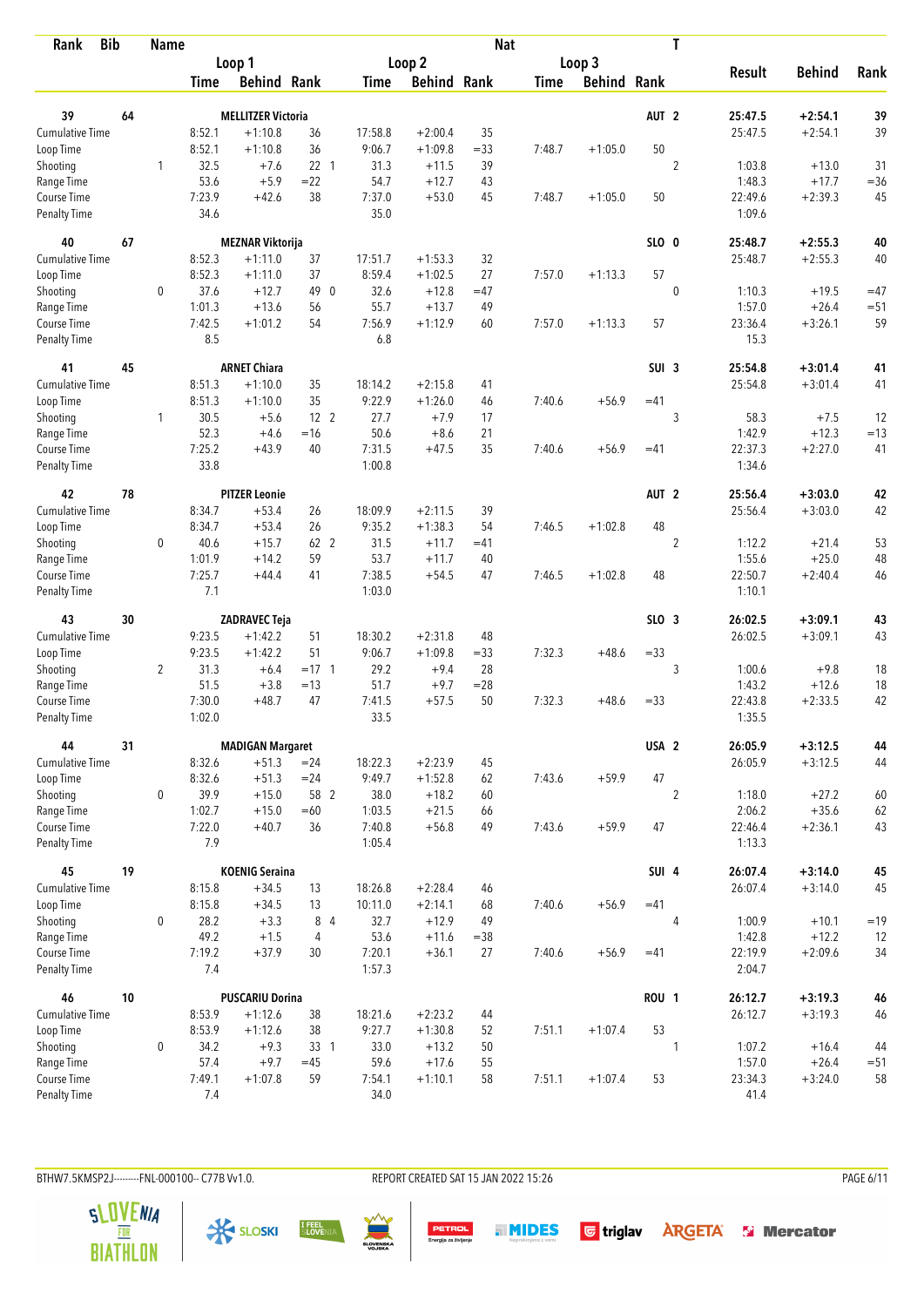| <b>Bib</b><br>Rank           |    | <b>Name</b>    |                  |                            |                |                |                     | <b>Nat</b>     |             |                    |                  | T              |                   |                      |          |
|------------------------------|----|----------------|------------------|----------------------------|----------------|----------------|---------------------|----------------|-------------|--------------------|------------------|----------------|-------------------|----------------------|----------|
|                              |    |                |                  | Loop 1                     |                |                | Loop 2              |                |             | Loop 3             |                  |                |                   |                      |          |
|                              |    |                | <b>Time</b>      | <b>Behind Rank</b>         |                | <b>Time</b>    | <b>Behind Rank</b>  |                | <b>Time</b> | <b>Behind Rank</b> |                  |                | <b>Result</b>     | <b>Behind</b>        | Rank     |
| 47                           | 44 |                |                  | <b>REPE Zala</b>           |                |                |                     |                |             |                    | SLO <sub>3</sub> |                | 26:14.9           | $+3:21.5$            | 47       |
| <b>Cumulative Time</b>       |    |                | 9:32.2           | $+1:50.9$                  | 56             | 18:27.9        | $+2:29.5$           | 47             |             |                    |                  |                | 26:14.9           | $+3:21.5$            | 47       |
| Loop Time                    |    |                | 9:32.2           | $+1:50.9$                  | 56             | 8:55.7         | $+58.8$             | 26             | 7:47.0      | $+1:03.3$          | 49               |                |                   |                      |          |
| Shooting                     |    | $\overline{2}$ | 32.6             | $+7.7$                     | $= 23 \quad 1$ | 26.4           | $+6.6$              | 10             |             |                    |                  | 3              | 59.0              | $+8.2$               | 13       |
| Range Time                   |    |                | 56.6             | $+8.9$                     | $=35$          | 46.9           | $+4.9$              | $\overline{7}$ |             |                    |                  |                | 1:43.5            | $+12.9$              | 19       |
| Course Time                  |    |                | 7:30.7           | $+49.4$                    | 48             | 7:35.4         | $+51.4$             | $=41$          | 7:47.0      | $+1:03.3$          | 49               |                | 22:53.1           | $+2:42.8$            | 47       |
| <b>Penalty Time</b>          |    |                | 1:04.9           |                            |                | 33.4           |                     |                |             |                    |                  |                | 1:38.3            |                      |          |
| 48                           | 69 |                |                  | <b>CELCZYNSKA Wiktoria</b> |                |                |                     |                |             |                    | POL <sub>2</sub> |                | 26:15.8           | $+3:22.4$            | 48       |
| Cumulative Time              |    |                | 8:57.6           | $+1:16.3$                  | 42             | 18:34.3        | $+2:35.9$           | 49             |             |                    |                  |                | 26:15.8           | $+3:22.4$            | 48       |
| Loop Time                    |    |                | 8:57.6           | $+1:16.3$                  | 42             | 9:36.7         | $+1:39.8$           | 55             | 7:41.5      | $+57.8$            | 44               |                |                   |                      |          |
| Shooting                     |    | 0              | 38.2             | $+13.3$                    | 52 2           | 36.1           | $+16.3$             | $=$ 56         |             |                    |                  | $\overline{2}$ | 1:14.3            | $+23.5$              | 57       |
| Range Time                   |    |                | 1:01.0           | $+13.3$                    | 54             | 1:00.3         | $+18.3$             | 58             |             |                    |                  |                | 2:01.3            | $+30.7$              | 57       |
| Course Time                  |    |                | 7:48.3           | $+1:07.0$                  | $= 57$         | 7:33.3         | $+49.3$             | 37             | 7:41.5      | $+57.8$            | 44               |                | 23:03.1           | $+2:52.8$            | 50       |
| <b>Penalty Time</b>          |    |                | 8.3              |                            |                | 1:03.1         |                     |                |             |                    |                  |                | 1:11.4            |                      |          |
| 49                           | 27 |                |                  | <b>LISZKA Amelia</b>       |                |                |                     |                |             |                    | <b>POL 1</b>     |                | 26:18.7           | $+3:25.3$            | 49       |
| <b>Cumulative Time</b>       |    |                | 8:55.3           | $+1:14.0$                  | 39             | 18:13.4        | $+2:15.0$           | 40             |             |                    |                  |                | 26:18.7           | $+3:25.3$            | 49       |
| Loop Time                    |    |                | 8:55.3           | $+1:14.0$                  | 39             | 9:18.1         | $+1:21.2$           | 43             | 8:05.3      | $+1:21.6$          | 62               |                |                   |                      |          |
| Shooting                     |    | 0              | 40.3             | $+15.4$                    | $=60$ 1        | 30.0           | $+10.2$             | 34             |             |                    |                  | 1              | 1:10.3            | $+19.5$              | $=47$    |
| Range Time                   |    |                | 1:00.9           | $+13.2$                    | $= 52$         | 52.5           | $+10.5$             | 33             |             |                    |                  |                | 1:53.4            | $+22.8$              | 45       |
| Course Time                  |    |                | 7:46.5           | $+1:05.2$                  | 56             | 7:49.6         | $+1:05.6$           | 53             | 8:05.3      | $+1:21.6$          | 62               |                | 23:41.4           | $+3:31.1$            | 61       |
| <b>Penalty Time</b>          |    |                | 7.9              |                            |                | 36.0           |                     |                |             |                    |                  |                | 43.9              |                      |          |
| 50                           | 26 |                |                  | YOLOVA Stefani             |                |                |                     |                |             |                    | BUL 4            |                | 26:23.9           | $+3:30.5$            | 50       |
| Cumulative Time              |    |                | 9:05.5           | $+1:24.2$                  | 46             | 19:02.0        | $+3:03.6$           | 56             |             |                    |                  |                | 26:23.9           | $+3:30.5$            | 50       |
| Loop Time                    |    |                | 9:05.5           | $+1:24.2$                  | 46             | 9:56.5         | $+1:59.6$           | 63             | 7:21.9      | $+38.2$            | 27               |                |                   |                      |          |
| Shooting                     |    | 1              | 41.1             | $+16.2$                    | 63 3           | 39.5           | $+19.7$             | 64             |             |                    |                  | $\overline{4}$ | 1:20.6            | $+29.8$              | 62       |
| Range Time                   |    |                | 1:04.7           | $+17.0$                    | 64             | 1:02.3         | $+20.3$             | 63             |             |                    |                  |                | 2:07.0            | $+36.4$              | 63       |
| Course Time                  |    |                | 7:29.2           | $+47.9$                    | 46             | 7:25.2         | $+41.2$             | 32             | 7:21.9      | $+38.2$            | 27               |                | 22:16.3           | $+2:06.0$            | 29       |
| <b>Penalty Time</b>          |    |                | 31.6             |                            |                | 1:29.0         |                     |                |             |                    |                  |                | 2:00.6            |                      |          |
| 51                           | 58 |                |                  | <b>RIETVELD Ronja</b>      |                |                |                     |                |             |                    | SUI <sub>2</sub> |                | 26:31.3           | $+3:37.9$            | 51       |
| Cumulative Time              |    |                | 9:26.6           | $+1:45.3$                  | 53             | 18:42.5        | $+2:44.1$           | 50             |             |                    |                  |                | 26:31.3           | $+3:37.9$            | 51       |
| Loop Time                    |    |                | 9:26.6           | $+1:45.3$                  | 53             | 9:15.9         | $+1:19.0$           | 40             | 7:48.8      | $+1:05.1$          | 51               |                |                   |                      |          |
| Shooting                     |    | $\mathbf{1}$   | 35.2             | $+10.3$                    | $=40$ 1        | 29.9           | $+10.1$             | $=32$          |             |                    |                  | $\overline{2}$ | 1:05.2            | $+14.4$              | 39       |
| Range Time                   |    |                | 57.4             | $+9.7$                     | $=45$          | 55.1           | $+13.1$             | $=45$          |             |                    |                  |                | 1:52.5            | $+21.9$              | 43       |
| Course Time                  |    |                | 7:53.8           | $+1:12.5$                  | 63             | 7:46.8         | $+1:02.8$           | 52             | 7:48.8      | $+1:05.1$          | 51               |                | 23:29.4           | $+3:19.1$            | 56       |
| <b>Penalty Time</b>          |    |                | 35.4             |                            |                | 34.0           |                     |                |             |                    |                  |                | 1:09.4            |                      |          |
| 52                           | 77 |                |                  | <b>PAVLU Katerina</b>      |                |                |                     |                |             |                    | CZE 3            |                | 26:39.4           | $+3:46.0$            | 52       |
| <b>Cumulative Time</b>       |    |                | 9:31.5           | $+1:50.2$                  | $= 54$         | 18:48.8        | $+2:50.4$           | 51             |             |                    |                  |                | 26:39.4           | $+3:46.0$            | 52       |
| Loop Time                    |    |                | 9:31.5           | $+1:50.2$                  | $= 54$         | 9:17.3         | $+1:20.4$           | 42             | 7:50.6      | $+1:06.9$          | 52               |                |                   |                      |          |
| Shooting                     |    | $\overline{2}$ | 33.6             | $+8.7$                     | 28 1           | 27.4           | $+7.6$              | $=15$          |             |                    |                  | 3              | 1:01.1            | $+10.3$              | $= 21$   |
| Range Time                   |    |                | 56.1             | $+8.4$                     | 34             | 49.1           | $+7.1$              | $=15$          |             |                    |                  |                | 1:45.2            | $+14.6$              | 26       |
| Course Time<br>Penalty Time  |    |                | 7:33.9<br>1:01.5 | $+52.6$                    | 51             | 7:53.9<br>34.3 | $+1:09.9$           | $=$ 56         | 7:50.6      | $+1:06.9$          | 52               |                | 23:18.4<br>1:35.8 | $+3:08.1$            | 53       |
|                              |    |                |                  |                            |                |                |                     |                |             |                    |                  |                |                   |                      |          |
| 53<br><b>Cumulative Time</b> | 35 |                |                  | PACEROVA Sara              |                |                |                     |                |             |                    | SVK 4            |                | 26:42.2           | $+3:48.8$            | 53       |
|                              |    |                | 9:59.9           | $+2:18.6$                  | 65             | 19:10.0        | $+3:11.6$           | 60             |             |                    |                  |                | 26:42.2           | $+3:48.8$            | 53       |
| Loop Time                    |    |                | 9:59.9           | $+2:18.6$                  | 65             | 9:10.1         | $+1:13.2$           | 36             | 7:32.2      | $+48.5$            | 32               |                |                   |                      |          |
| Shooting                     |    | 3              | 42.1<br>1:01.7   | $+17.2$<br>$+14.0$         | 64 1           | 29.8           | $+10.0$             | 31             |             |                    |                  | 4              | 1:11.9            | $+21.1$              | $=50$    |
| Range Time<br>Course Time    |    |                | 7:31.3           | $+50.0$                    | $= 57$<br>49   | 50.9<br>7:45.8 | $+8.9$<br>$+1:01.8$ | 23<br>51       | 7:32.2      | $+48.5$            | 32               |                | 1:52.6<br>22:49.3 | $+22.0$<br>$+2:39.0$ | 44<br>44 |
| Penalty Time                 |    |                | 1:26.9           |                            |                | 33.4           |                     |                |             |                    |                  |                | 2:00.3            |                      |          |
| 54                           | 56 |                |                  | SLODEJ Katjusa             |                |                |                     |                |             |                    | SLO 4            |                | 26:49.5           | $+3:56.1$            | 54       |
| Cumulative Time              |    |                | 9:17.8           | $+1:36.5$                  | 50             | 18:56.3        | $+2:57.9$           | 54             |             |                    |                  |                | 26:49.5           | $+3:56.1$            | 54       |
| Loop Time                    |    |                | 9:17.8           | $+1:36.5$                  | 50             | 9:38.5         | $+1:41.6$           | 57             | 7:53.2      | $+1:09.5$          | 56               |                |                   |                      |          |
| Shooting                     |    | $\overline{2}$ | 31.6             | $+6.7$                     | $= 19$ 2       | 32.6           | $+12.8$             | $=47$          |             |                    |                  | 4              | 1:04.2            | $+13.4$              | $= 34$   |
| Range Time                   |    |                | 52.6             | $+4.9$                     | $=18$          | 54.9           | $+12.9$             | 44             |             |                    |                  |                | 1:47.5            | $+16.9$              | 33       |
| Course Time                  |    |                | 7:21.7           | $+40.4$                    | 35             | 7:40.2         | $+56.2$             | 48             | 7:53.2      | $+1:09.5$          | 56               |                | 22:55.1           | $+2:44.8$            | 48       |
| Penalty Time                 |    |                | 1:03.5           |                            |                | 1:03.4         |                     |                |             |                    |                  |                | 2:06.9            |                      |          |

BTHW7.5KMSP2J--------FNL-000100-- C77B Vv1.0. REPORT CREATED SAT 15 JAN 2022 15:26 PAGE 7/11

**PETROL**<br>Energija za življenje





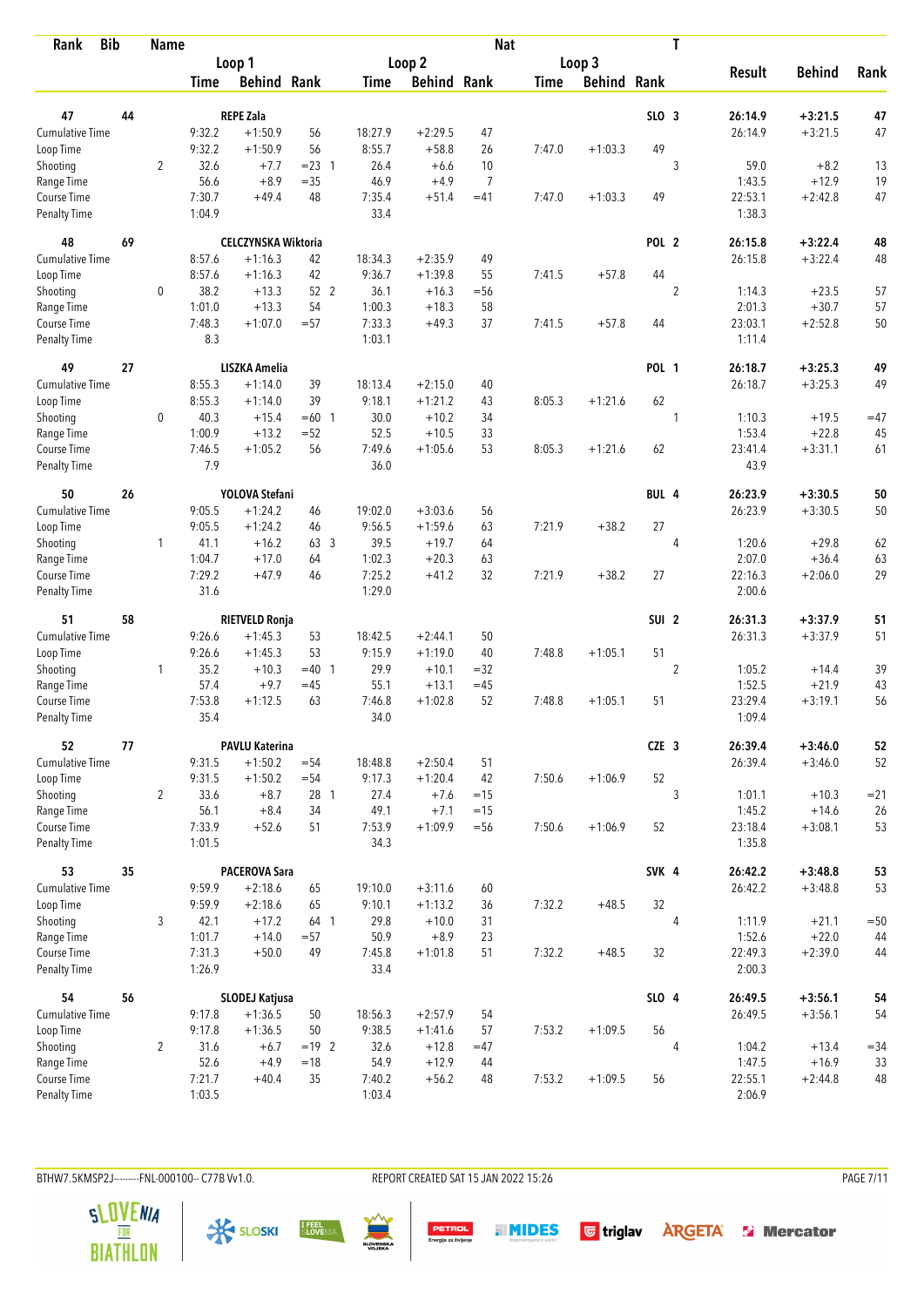| Rank                               | <b>Bib</b> | <b>Name</b>    |                  |                               |                 |                |                    | <b>Nat</b> |        |                    |                  | T              |                    |                        |              |
|------------------------------------|------------|----------------|------------------|-------------------------------|-----------------|----------------|--------------------|------------|--------|--------------------|------------------|----------------|--------------------|------------------------|--------------|
|                                    |            |                |                  | Loop 1                        |                 |                | Loop <sub>2</sub>  |            |        | Loop 3             |                  |                |                    |                        |              |
|                                    |            |                | Time             | <b>Behind Rank</b>            |                 | Time           | <b>Behind Rank</b> |            | Time   | <b>Behind Rank</b> |                  |                | <b>Result</b>      | <b>Behind</b>          | Rank         |
| 55                                 | 66         |                |                  | <b>HORODNA Olena</b>          |                 |                |                    |            |        |                    | UKR <sub>3</sub> |                | 26:50.0            | $+3:56.6$              | 55           |
| <b>Cumulative Time</b>             |            |                | 8:58.4           | $+1:17.1$                     | 43              | 18:58.3        | $+2:59.9$          | 55         |        |                    |                  |                | 26:50.0            | $+3:56.6$              | 55           |
| Loop Time                          |            |                | 8:58.4           | $+1:17.1$                     | 43              | 9:59.9         | $+2:03.0$          | 64         | 7:51.7 | $+1:08.0$          | 55               |                |                    |                        |              |
| Shooting                           |            | 1              | 31.2             | $+6.3$                        | $= 15$ 2        | 23.1           | $+3.3$             | 3          |        |                    |                  | 3              | 54.4               | $+3.6$                 | 5            |
| Range Time                         |            |                | 52.6             | $+4.9$                        | $=18$           | 48.4           | $+6.4$             | 9          |        |                    |                  |                | 1:41.0             | $+10.4$                | 9            |
| Course Time                        |            |                | 7:26.0           | $+44.7$                       | 43              | 8:02.1         | $+1:18.1$          | 61         | 7:51.7 | $+1:08.0$          | 55               |                | 23:19.8            | $+3:09.5$              | 54           |
| <b>Penalty Time</b>                |            |                | 39.8             |                               |                 | 1:09.4         |                    |            |        |                    |                  |                | 1:49.2             |                        |              |
| 56                                 | 12         |                |                  | <b>ZASADNA Emilia</b>         |                 |                |                    |            |        |                    | POL 3            |                | 26:51.5            | $+3:58.1$              | 56           |
| <b>Cumulative Time</b>             |            |                | 8:56.5           | $+1:15.2$                     | 41              | 19:18.9        | $+3:20.5$          | 61         |        |                    |                  |                | 26:51.5            | $+3:58.1$              | 56           |
| Loop Time                          |            |                | 8:56.5           | $+1:15.2$                     | 41              | 10:22.4        | $+2:25.5$          | 69         | 7:32.6 | $+48.9$            | 35               |                |                    |                        |              |
| Shooting                           |            | 0              | 37.9             | $+13.0$                       | 50 <sub>3</sub> | 49.4           | $+29.6$            | 72         |        |                    |                  | 3              | 1:27.3             | $+36.5$                | 67           |
| Range Time                         |            |                | 59.1             | $+11.4$                       | 49              | 1:13.5         | $+31.5$            | $= 72$     |        |                    |                  |                | 2:12.6             | $+42.0$                | 66           |
| Course Time                        |            |                | 7:49.5           | $+1:08.2$                     | 60              | 7:35.5         | $+51.5$            | 43         | 7:32.6 | $+48.9$            | 35               |                | 22:57.6            | $+2:47.3$              | 49           |
| Penalty Time                       |            |                | 7.9              |                               |                 | 1:33.4         |                    |            |        |                    |                  |                | 1:41.3             |                        |              |
| 57                                 | 75         |                |                  | <b>CHOLAKOVA Vyara</b>        |                 |                |                    |            |        |                    | BUL 1            |                | 26:56.4            | $+4:03.0$              | 57           |
| <b>Cumulative Time</b>             |            |                | 9:35.9           | $+1:54.6$                     | 58              | 18:53.0        | $+2:54.6$          | 53         |        |                    |                  |                | 26:56.4            | $+4:03.0$              | 57           |
| Loop Time                          |            |                | 9:35.9           | $+1:54.6$                     | 58              | 9:17.1         | $+1:20.2$          | 41         | 8:03.4 | $+1:19.7$          | 60               |                |                    |                        |              |
| Shooting                           |            | 1              | 40.3             | $+15.4$                       | $=60$ 0         | 32.1           | $+12.3$            | 45         |        |                    |                  | 1              | 1:12.5             | $+21.7$                | $= 54$       |
| Range Time                         |            |                | 1:02.7           | $+15.0$                       | $=60$           | 55.6           | $+13.6$            | 48         |        |                    |                  |                | 1:58.3             | $+27.7$                | 54           |
| Course Time<br><b>Penalty Time</b> |            |                | 7:58.6<br>34.6   | $+1:17.3$                     | 64              | 8:14.8<br>6.7  | $+1:30.8$          | 64         | 8:03.4 | $+1:19.7$          | 60               |                | 24:16.8<br>41.3    | $+4:06.5$              | 63           |
|                                    |            |                |                  |                               |                 |                |                    |            |        |                    |                  |                |                    |                        |              |
| 58                                 | 65         |                |                  | <b>KONOPLJOVA Violetta</b>    |                 |                |                    |            |        |                    | EST <sub>1</sub> |                | 26:56.5            | $+4:03.1$              | 58           |
| <b>Cumulative Time</b>             |            |                | 9:44.5           | $+2:03.2$                     | 61              | 18:52.3        | $+2:53.9$          | 52         |        |                    |                  |                | 26:56.5            | $+4:03.1$              | 58           |
| Loop Time                          |            |                | 9:44.5           | $+2:03.2$                     | 61              | 9:07.8         | $+1:10.9$          | 35         | 8:04.2 | $+1:20.5$          | 61               |                |                    |                        |              |
| Shooting                           |            | $\mathbf{1}$   | 31.1             | $+6.2$                        | 140             | 25.3           | $+5.5$             | $=6$       |        |                    |                  | 1              | 56.5               | $+5.7$                 | 8            |
| Range Time                         |            |                | 55.3             | $+7.6$                        | 28              | 49.2           | $+7.2$             | $=17$      |        |                    |                  |                | 1:44.5             | $+13.9$                | $= 22$       |
| Course Time<br><b>Penalty Time</b> |            |                | 8:10.9<br>38.3   | $+1:29.6$                     | 71              | 8:10.9<br>7.7  | $+1:26.9$          | 63         | 8:04.2 | $+1:20.5$          | 61               |                | 24:26.0<br>46.0    | $+4:15.7$              | 64           |
| 59                                 | 81         |                |                  | <b>SKACANOVA Barbara</b>      |                 |                |                    |            |        |                    | SVK 5            |                | 27:06.6            | $+4:13.2$              | 59           |
| <b>Cumulative Time</b>             |            |                | 9:25.5           | $+1:44.2$                     | 52              | 19:34.3        | $+3:35.9$          | 62         |        |                    |                  |                | 27:06.6            | $+4:13.2$              | 59           |
| Loop Time                          |            |                | 9:25.5           | $+1:44.2$                     | 52              | 10:08.8        | $+2:11.9$          | 67         | 7:32.3 | $+48.6$            | $= 33$           |                |                    |                        |              |
| Shooting                           |            | $\overline{2}$ | 38.4             | $+13.5$                       | $= 53 \quad 3$  | 34.1           | $+14.3$            | 51         |        |                    |                  | 5              | 1:12.5             | $+21.7$                | $= 54$       |
| Range Time                         |            |                | 59.4             | $+11.7$                       | 50              | 57.1           | $+15.1$            | 51         |        |                    |                  |                | 1:56.5             | $+25.9$                | 49           |
| Course Time                        |            |                | 7:21.4           | $+40.1$                       | $= 33$          | 7:37.9         | $+53.9$            | 46         | 7:32.3 | $+48.6$            | $= 33$           |                | 22:31.6            | $+2:21.3$              | 38           |
| <b>Penalty Time</b>                |            |                | 1:04.7           |                               |                 | 1:33.8         |                    |            |        |                    |                  |                | 2:38.5             |                        |              |
| 60                                 | 39         |                |                  | <b>RIMBEU Adelina</b>         |                 |                |                    |            |        |                    | ROU <sub>3</sub> |                | 27:09.2            | $+4:15.8$              | 60           |
| Cumulative Time                    |            |                | 9:39.3           | $+1:58.0$                     | 60              | 19:03.3        | $+3:04.9$          | 57         |        |                    |                  |                | 27:09.2            | $+4:15.8$              | 60           |
| Loop Time                          |            |                | 9:39.3           | $+1:58.0$                     | 60              | 9:24.0         | $+1:27.1$          | 47         | 8:05.9 | $+1:22.2$          | 63               |                |                    |                        |              |
| Shooting                           |            | $\overline{2}$ | 48.2             | $+23.3$                       | $=68$ 1         | 34.6           | $+14.8$            | 54         |        |                    |                  | 3              | 1:22.8             | $+32.0$                | 64           |
| Range Time                         |            |                | 1:13.2           | $+25.5$                       | 71              | 1:00.6         | $+18.6$            | 59         |        |                    |                  |                | 2:13.8             | $+43.2$                | 68           |
| Course Time                        |            |                | 7:25.9           | $+44.6$                       | 42              | 7:49.7         | $+1:05.7$          | 54         | 8:05.9 | $+1:22.2$          | 63               |                | 23:21.5            | $+3:11.2$              | 55           |
| Penalty Time                       |            |                | 1:00.2           |                               |                 | 33.7           |                    |            |        |                    |                  |                | 1:33.9             |                        |              |
| 61                                 | 74         |                |                  | <b>POGACNIK Nina</b>          |                 |                |                    |            |        |                    | SLO 3            |                | 27:10.0            | $+4:16.6$              | $61\,$       |
| <b>Cumulative Time</b>             |            |                | 9:47.7           | $+2:06.4$                     | 62              | 19:09.4        | $+3:11.0$          | 59         |        |                    |                  |                | 27:10.0            | $+4:16.6$              | 61           |
| Loop Time                          |            |                | 9:47.7           | $+2:06.4$                     | 62              | 9:21.7         | $+1:24.8$          | 45         | 8:00.6 | $+1:16.9$          | 59               |                |                    |                        |              |
| Shooting                           |            | $\overline{2}$ | 31.8             | $+6.9$                        | $21 \quad 1$    | 28.5           | $+8.7$             | 22         |        |                    |                  | 3              | 1:00.4             | $+9.6$                 | 17           |
| Range Time                         |            |                | 54.0             | $+6.3$                        | $= 24$          | 51.1           | $+9.1$             | 24         |        |                    |                  |                | 1:45.1             | $+14.5$                | 25           |
| Course Time<br><b>Penalty Time</b> |            |                | 7:46.0<br>1:07.7 | $+1:04.7$                     | 55              | 7:52.7<br>37.9 | $+1:08.7$          | 55         | 8:00.6 | $+1:16.9$          | 59               |                | 23:39.3<br>1:45.6  | $+3:29.0$              | 60           |
|                                    |            |                |                  |                               |                 |                |                    |            |        |                    |                  |                |                    |                        |              |
| 62<br>Cumulative Time              | 43         |                | 10:00.7          | NOVOTNA Veronika<br>$+2:19.4$ | 66              | 19:38.5        | $+3:40.1$          | 63         |        |                    | CZE 4            |                | 27:19.8<br>27:19.8 | $+4:26.4$<br>$+4:26.4$ | $62\,$<br>62 |
| Loop Time                          |            |                | 10:00.7          | $+2:19.4$                     | 66              | 9:37.8         | $+1:40.9$          | 56         | 7:41.3 | $+57.6$            | 43               |                |                    |                        |              |
| Shooting                           |            | $\overline{2}$ | 48.4             | $+23.5$                       | 70 2            | 40.7           | $+20.9$            | $=66$      |        |                    |                  | $\overline{4}$ | 1:29.2             | $+38.4$                | 68           |
| Range Time                         |            |                | 1:09.8           | $+22.1$                       | 68              | 1:02.2         | $+20.2$            | 62         |        |                    |                  |                | 2:12.0             | $+41.4$                | 65           |
| Course Time                        |            |                | 7:49.8           | $+1:08.5$                     | 61              | 7:34.7         | $+50.7$            | 40         | 7:41.3 | $+57.6$            | 43               |                | 23:05.8            | $+2:55.5$              | 51           |
| <b>Penalty Time</b>                |            |                | 1:01.1           |                               |                 | 1:00.9         |                    |            |        |                    |                  |                | 2:02.0             |                        |              |

BTHW7.5KMSP2J--------FNL-000100-- C77B Vv1.0. REPORT CREATED SAT 15 JAN 2022 15:26 PAGE 8/11







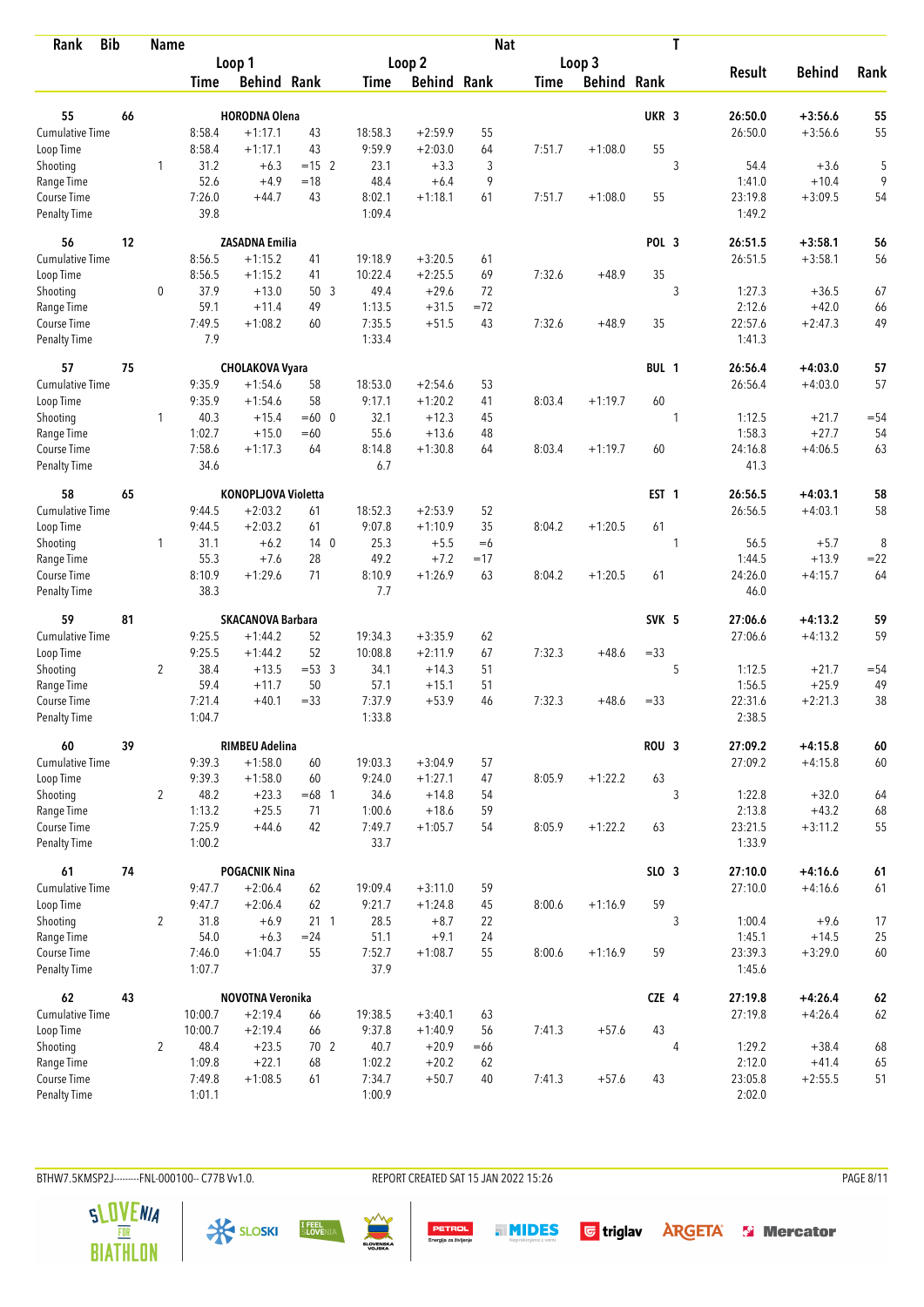| <b>Bib</b><br>Rank          |    | <b>Name</b>    |               |                                   |                 |                  |                    | <b>Nat</b> |             |                    |                  | T              |                   |               |       |
|-----------------------------|----|----------------|---------------|-----------------------------------|-----------------|------------------|--------------------|------------|-------------|--------------------|------------------|----------------|-------------------|---------------|-------|
|                             |    |                |               | Loop 1                            |                 |                  | Loop 2             |            |             | Loop 3             |                  |                |                   |               |       |
|                             |    |                | Time          | <b>Behind Rank</b>                |                 | <b>Time</b>      | <b>Behind Rank</b> |            | <b>Time</b> | <b>Behind Rank</b> |                  |                | <b>Result</b>     | <b>Behind</b> | Rank  |
| 63                          | 71 |                |               | <b>LAAGER Alessia</b>             |                 |                  |                    |            |             |                    | SUI 4            |                | 27:22.4           | $+4:29.0$     | 63    |
| <b>Cumulative Time</b>      |    |                | 9:17.6        | $+1:36.3$                         | 49              | 19:05.3          | $+3:06.9$          | 58         |             |                    |                  |                | 27:22.4           | $+4:29.0$     | 63    |
| Loop Time                   |    |                | 9:17.6        | $+1:36.3$                         | 49              | 9:47.7           | $+1:50.8$          | 61         | 8:17.1      | $+1:33.4$          | 65               |                |                   |               |       |
| Shooting                    |    | $\overline{2}$ | 35.0          | $+10.1$                           | 39 2            | 29.9             | $+10.1$            | $=32$      |             |                    |                  | $\overline{4}$ | 1:04.9            | $+14.1$       | 37    |
| Range Time                  |    |                | 56.6          | $+8.9$                            | $=35$           | 52.0             | $+10.0$            | 30         |             |                    |                  |                | 1:48.6            | $+18.0$       | 40    |
| Course Time                 |    |                | 7:20.5        | $+39.2$                           | 32              | 7:53.9           | $+1:09.9$          | $= 56$     | 8:17.1      | $+1:33.4$          | 65               |                | 23:31.5           | $+3:21.2$     | 57    |
| <b>Penalty Time</b>         |    |                | 1:00.5        |                                   |                 | 1:01.8           |                    |            |             |                    |                  |                | 2:02.3            |               |       |
| 64                          | 20 |                |               | <b>GABRIEL Manon</b>              |                 |                  |                    |            |             |                    | BEL 2            |                | 28:03.2           | $+5:09.8$     | 64    |
| Cumulative Time             |    |                | 10:23.8       | $+2:42.5$                         | 71              | 19:50.9          | $+3:52.5$          | 66         |             |                    |                  |                | 28:03.2           | $+5:09.8$     | 64    |
| Loop Time                   |    |                | 10:23.8       | $+2:42.5$                         | 71              | 9:27.1           | $+1:30.2$          | 51         | 8:12.3      | $+1:28.6$          | 64               |                |                   |               |       |
| Shooting                    |    | $\overline{2}$ | 50.9          | $+26.0$                           | 710             | 39.7             | $+19.9$            | 65         |             |                    |                  | $\overline{2}$ | 1:30.6            | $+39.8$       | 70    |
| Range Time                  |    |                | 1:13.1        | $+25.4$                           | 70              | 1:02.5           | $+20.5$            | 64         |             |                    |                  |                | 2:15.6            | $+45.0$       | 69    |
| Course Time                 |    |                | 8:05.6        | $+1:24.3$                         | 66              | 8:17.5           | $+1:33.5$          | 65         | 8:12.3      | $+1:28.6$          | 64               |                | 24:35.4           | $+4:25.1$     | 65    |
| <b>Penalty Time</b>         |    |                | 1:05.1        |                                   |                 | 7.1              |                    |            |             |                    |                  |                | 1:12.2            |               |       |
| 65                          | 22 |                |               | <b>KARSNA Mirtel</b>              |                 |                  |                    |            |             |                    | EST <sub>2</sub> |                | 28:27.5           | $+5:34.1$     | 65    |
| <b>Cumulative Time</b>      |    |                | 10:20.1       | $+2:38.8$                         | 69              | 19:49.6          | $+3:51.2$          | 65         |             |                    |                  |                | 28:27.5           | $+5:34.1$     | 65    |
| Loop Time                   |    |                | 10:20.1       | $+2:38.8$                         | 69              | 9:29.5           | $+1:32.6$          | 53         | 8:37.9      | $+1:54.2$          | 70               |                |                   |               |       |
| Shooting                    |    | $\overline{2}$ | 40.0          | $+15.1$                           | 59 0            | 31.8             | $+12.0$            | 44         |             |                    |                  | $\overline{2}$ | 1:11.9            | $+21.1$       | $=50$ |
| Range Time                  |    |                | 1:03.2        | $+15.5$                           | 63              | 54.5             | $+12.5$            | 42         |             |                    |                  |                | 1:57.7            | $+27.1$       | 53    |
| Course Time                 |    |                | 8:08.7        | $+1:27.4$                         | 69              | 8:27.4           | $+1:43.4$          | 69         | 8:37.9      | $+1:54.2$          | 70               |                | 25:14.0           | $+5:03.7$     | 69    |
| <b>Penalty Time</b>         |    |                | 1:08.2        |                                   |                 | 7.6              |                    |            |             |                    |                  |                | 1:15.8            |               |       |
| 66                          | 33 |                |               | <b>TOMASIAK Julia</b>             |                 |                  |                    |            |             |                    | <b>POL 1</b>     |                | 28:38.0           | $+5:44.6$     | 66    |
| Cumulative Time             |    |                | 9:58.7        | $+2:17.4$                         | 64              | 19:46.1          | $+3:47.7$          | 64         |             |                    |                  |                | 28:38.0           | $+5:44.6$     | 66    |
| Loop Time                   |    |                | 9:58.7        | $+2:17.4$                         | 64              | 9:47.4           | $+1:50.5$          | 60         | 8:51.9      | $+2:08.2$          | 74               |                |                   |               |       |
| Shooting                    |    | 1              | 43.9          | $+19.0$                           | 65 0            | 42.8             | $+23.0$            | 69         |             |                    |                  | 1              | 1:26.7            | $+35.9$       | 66    |
| Range Time                  |    |                | 1:04.9        | $+17.2$                           | 65              | 1:08.0           | $+26.0$            | 69         |             |                    |                  |                | 2:12.9            | $+42.3$       | 67    |
| Course Time                 |    |                | 8:15.2        | $+1:33.9$                         | 72              | 8:30.8           | $+1:46.8$          | 70         | 8:51.9      | $+2:08.2$          | 74               |                | 25:37.9           | $+5:27.6$     | 74    |
| <b>Penalty Time</b>         |    |                | 38.6          |                                   |                 | 8.6              |                    |            |             |                    |                  |                | 47.2              |               |       |
| 67                          | 8  |                |               | <b>HOLMIKOVA Veronika</b>         |                 |                  |                    |            |             |                    | SVK <sub>3</sub> |                | 28:49.7           | $+5:56.3$     | 67    |
| Cumulative Time             |    |                | 10:10.1       | $+2:28.8$                         | 68              | 20:12.8          | $+4:14.4$          | 67         |             |                    |                  |                | 28:49.7           | $+5:56.3$     | 67    |
| Loop Time                   |    |                | 10:10.1       | $+2:28.8$                         | 68              | 10:02.7          | $+2:05.8$          | 65         | 8:36.9      | $+1:53.2$          | 68               |                |                   |               |       |
| Shooting                    |    | $\overline{2}$ | 33.3          | $+8.4$                            | 27 <sub>1</sub> | 31.6             | $+11.8$            | 43         |             |                    |                  | 3              | 1:05.0            | $+14.2$       | 38    |
| Range Time                  |    |                | 55.5          | $+7.8$                            | 30              | 56.2             | $+14.2$            | 50         |             |                    |                  |                | 1:51.7            | $+21.1$       | 42    |
| Course Time                 |    |                | 8:08.6        | $+1:27.3$                         | 68              | 8:32.3           | $+1:48.3$          | 73         | 8:36.9      | $+1:53.2$          | 68               |                | 25:17.8           | $+5:07.5$     | 71    |
| <b>Penalty Time</b>         |    |                | 1:06.0        |                                   |                 | 34.2             |                    |            |             |                    |                  |                | 1:40.2            |               |       |
| 68                          | 5  |                |               | <b>CHARALAMPIDOU Konstantina</b>  |                 |                  |                    |            |             |                    | GRE 3            |                | 28:54.1           | $+6:00.7$     | 68    |
| <b>Cumulative Time</b>      |    |                | 9:12.8        | $+1:31.5$                         | 48              | 20:15.8          | $+4:17.4$          | 68         |             |                    |                  |                | 28:54.1           | $+6:00.7$     | 68    |
| Loop Time                   |    |                | 9:12.8        | $+1:31.5$                         | 48              | 11:03.0          | $+3:06.1$          | 71         | 8:38.3      | $+1:54.6$          | 71               |                |                   |               |       |
| Shooting                    |    | 0              | 24.9          | 0.0                               | 1 <sub>3</sub>  | 38.7             | $+18.9$            | 62         |             |                    |                  | 3              | 1:03.6            | $+12.8$       | 30    |
| Range Time                  |    |                | 57.3          | $+9.6$                            | $=42$           | 1:04.5           | $+22.5$            | 67         |             |                    |                  |                | 2:01.8            | $+31.2$       | 58    |
| Course Time<br>Penalty Time |    |                | 8:07.5<br>8.0 | $+1:26.2$                         | 67              | 8:18.2<br>1:40.3 | $+1:34.2$          | 66         | 8:38.3      | $+1:54.6$          | 71               |                | 25:04.0<br>1:48.3 | $+4:53.7$     | 66    |
| 69                          | 50 |                |               | <b>HODZIC Dzenana</b>             |                 |                  |                    |            |             |                    | SRB <sub>2</sub> |                | 29:07.7           | $+6:14.3$     | 69    |
| <b>Cumulative Time</b>      |    |                | 10:44.4       | $+3:03.1$                         | 75              | 20:30.4          | $+4:32.0$          | 69         |             |                    |                  |                | 29:07.7           | $+6:14.3$     | 69    |
| Loop Time                   |    |                | 10:44.4       | $+3:03.1$                         | 75              | 9:46.0           | $+1:49.1$          | 59         | 8:37.3      | $+1:53.6$          | 69               |                |                   |               |       |
| Shooting                    |    | $\overline{2}$ | 1:05.3        | $+40.4$                           | 79 0            | 43.5             | $+23.7$            | 70         |             |                    |                  | $\overline{2}$ | 1:48.8            | $+58.0$       | 74    |
| Range Time                  |    |                | 1:30.7        | $+43.0$                           | 79              | 1:17.2           | $+35.2$            | 75         |             |                    |                  |                | 2:47.9            | $+1:17.3$     | 78    |
| Course Time                 |    |                | 8:08.9        | $+1:27.6$                         | 70              | 8:21.9           | $+1:37.9$          | 68         | 8:37.3      | $+1:53.6$          | 69               |                | 25:08.1           | $+4:57.8$     | 68    |
| Penalty Time                |    |                | 1:04.8        |                                   |                 | 6.9              |                    |            |             |                    |                  |                | 1:11.7            |               |       |
| 70                          | 82 |                |               | <b>CEBOTARI Antonia-Alexandra</b> |                 |                  |                    |            |             |                    | MDA 3            |                | 29:27.1           | $+6:33.7$     | 70    |
| <b>Cumulative Time</b>      |    |                | 10:44.1       | $+3:02.8$                         | 74              | 20:50.7          | $+4:52.3$          | 70         |             |                    |                  |                | 29:27.1           | $+6:33.7$     | 70    |
| Loop Time                   |    |                | 10:44.1       | $+3:02.8$                         | 74              | 10:06.6          | $+2:09.7$          | 66         | 8:36.4      | $+1:52.7$          | 67               |                |                   |               |       |
| Shooting                    |    | $\overline{2}$ | 46.2          | $+21.3$                           | 66 1            | 36.2             | $+16.4$            | 58         |             |                    |                  | 3              | 1:22.4            | $+31.6$       | 63    |
| Range Time                  |    |                | 1:07.6        | $+19.9$                           | 66              | 57.6             | $+15.6$            | 53         |             |                    |                  |                | 2:05.2            | $+34.6$       | 60    |
| Course Time                 |    |                | 8:29.0        | $+1:47.7$                         | 75              | 8:31.4           | $+1:47.4$          | 72         | 8:36.4      | $+1:52.7$          | 67               |                | 25:36.8           | $+5:26.5$     | 73    |
| Penalty Time                |    |                | 1:07.5        |                                   |                 | 37.6             |                    |            |             |                    |                  |                | 1:45.1            |               |       |

BTHW7.5KMSP2J--------FNL-000100-- C77B Vv1.0. REPORT CREATED SAT 15 JAN 2022 15:26 PAGE 9/11

**PETROL**<br>Energija za življenje







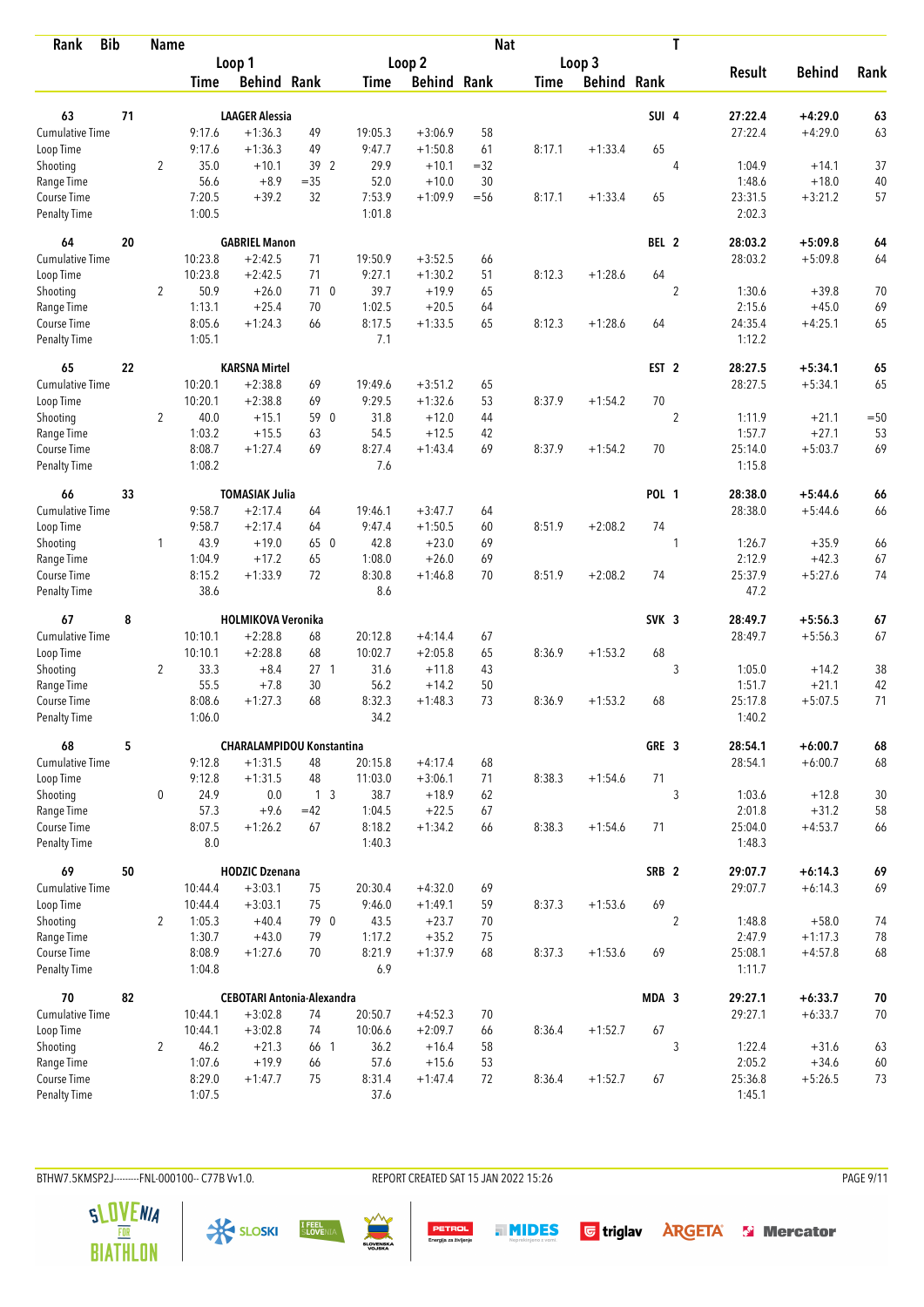| <b>Bib</b><br>Rank          |    | <b>Name</b>    |                  |                         |              |                  |                      | <b>Nat</b> |             |                    |                  | T              |                   |                      |          |
|-----------------------------|----|----------------|------------------|-------------------------|--------------|------------------|----------------------|------------|-------------|--------------------|------------------|----------------|-------------------|----------------------|----------|
|                             |    |                |                  | Loop 1                  |              |                  | Loop <sub>2</sub>    |            |             | Loop 3             |                  |                |                   |                      |          |
|                             |    |                | <b>Time</b>      | <b>Behind Rank</b>      |              | Time             | <b>Behind Rank</b>   |            | <b>Time</b> | <b>Behind Rank</b> |                  |                | <b>Result</b>     | <b>Behind</b>        | Rank     |
|                             |    |                |                  |                         |              |                  |                      |            |             |                    |                  |                |                   |                      |          |
| 71                          | 72 |                |                  | <b>SADOWNIK Zuzanna</b> |              |                  |                      |            |             |                    | POL 6            |                | 29:32.4           | $+6:39.0$            | 71       |
| <b>Cumulative Time</b>      |    |                | 10:04.7          | $+2:23.4$               | 67           | 21:32.2          | $+5:33.8$            | 73         |             |                    |                  |                | 29:32.4           | $+6:39.0$            | 71       |
| Loop Time                   |    |                | 10:04.7          | $+2:23.4$               | 67           | 11:27.5          | $+3:30.6$            | 74         | 8:00.2      | $+1:16.5$          | 58               |                |                   |                      |          |
| Shooting                    |    | $\overline{2}$ | 46.4<br>1:08.3   | $+21.5$<br>$+20.6$      | 67 4         | 43.8<br>1:08.1   | $+24.0$              | 71         |             |                    |                  | 6              | 1:30.3<br>2:16.4  | $+39.5$              | 69       |
| Range Time<br>Course Time   |    |                | 7:48.3           | $+1:07.0$               | 67<br>$= 57$ | 8:02.7           | $+26.1$<br>$+1:18.7$ | 70<br>62   | 8:00.2      | $+1:16.5$          | 58               |                | 23:51.2           | $+45.8$<br>$+3:40.9$ | 70<br>62 |
| <b>Penalty Time</b>         |    |                | 1:08.1           |                         |              | 2:16.7           |                      |            |             |                    |                  |                | 3:24.8            |                      |          |
| 72                          | 59 |                |                  | RADKOVSKA Lora          |              |                  |                      |            |             |                    | BUL 4            |                | 29:57.9           | $+7:04.5$            | 72       |
| <b>Cumulative Time</b>      |    |                | 9:58.2           | $+2:16.9$               | 63           | 21:08.3          | $+5:09.9$            | 71         |             |                    |                  |                | 29:57.9           | $+7:04.5$            | 72       |
| Loop Time                   |    |                | 9:58.2           | $+2:16.9$               | 63           | 11:10.1          | $+3:13.2$            | 72         | 8:49.6      | $+2:05.9$          | 73               |                |                   |                      |          |
| Shooting                    |    | $\overline{2}$ | 35.5             | $+10.6$                 | 43 2         | 42.7             | $+22.9$              | 68         |             |                    |                  | 4              | 1:18.2            | $+27.4$              | 61       |
| Range Time                  |    |                | 58.9             | $+11.2$                 | 48           | 1:06.9           | $+24.9$              | 68         |             |                    |                  |                | 2:05.8            | $+35.2$              | 61       |
| Course Time                 |    |                | 7:52.6           | $+1:11.3$               | 62           | 8:52.8           | $+2:08.8$            | 74         | 8:49.6      | $+2:05.9$          | 73               |                | 25:35.0           | $+5:24.7$            | 72       |
| <b>Penalty Time</b>         |    |                | 1:06.7           |                         |              | 1:10.4           |                      |            |             |                    |                  |                | 2:17.1            |                      |          |
| 73                          | 13 |                |                  | <b>BUCIC Emilija</b>    |              |                  |                      |            |             |                    | SRB <sub>2</sub> |                | 30:40.1           | $+7:46.7$            | 73       |
| <b>Cumulative Time</b>      |    |                | 10:38.8          | $+2:57.5$               | 73           | 21:26.2          | $+5:27.8$            | 72         |             |                    |                  |                | 30:40.1           | $+7:46.7$            | 73       |
| Loop Time                   |    |                | 10:38.8          | $+2:57.5$               | 73           | 10:47.4          | $+2:50.5$            | 70         | 9:13.9      | $+2:30.2$          | 77               |                |                   |                      |          |
| Shooting                    |    | 1              | 52.5             | $+27.6$                 | 72 1         | 40.7             | $+20.9$              | $=66$      |             |                    |                  | $\sqrt{2}$     | 1:33.3            | $+42.5$              | 71       |
| Range Time                  |    |                | 1:15.6           | $+27.9$                 | 72           | 1:03.2           | $+21.2$              | 65         |             |                    |                  |                | 2:18.8            | $+48.2$              | 71       |
| Course Time                 |    |                | 8:47.5           | $+2:06.2$               | 77           | 9:07.5           | $+2:23.5$            | 77         | 9:13.9      | $+2:30.2$          | 77               |                | 27:08.9           | $+6:58.6$            | 76       |
| <b>Penalty Time</b>         |    |                | 35.7             |                         |              | 36.7             |                      |            |             |                    |                  |                | 1:12.4            |                      |          |
| 74                          | 61 |                |                  | TSIARKA Maria           |              |                  |                      |            |             |                    | GRE 5            |                | 30:43.5           | $+7:50.1$            | 74       |
| <b>Cumulative Time</b>      |    |                | 10:20.5          | $+2:39.2$               | 70           | 22:19.0          | $+6:20.6$            | 76         |             |                    |                  |                | 30:43.5           | $+7:50.1$            | 74       |
| Loop Time                   |    |                | 10:20.5          | $+2:39.2$               | 70           | 11:58.5          | $+4:01.6$            | 77         | 8:24.5      | $+1:40.8$          | 66               |                |                   |                      |          |
| Shooting                    |    | $\mathbf{1}$   | 54.8             | $+29.9$                 | 75 4         | 55.8             | $+36.0$              | 77         |             |                    |                  | 5              | 1:50.7            | $+59.9$              | 76       |
| Range Time                  |    |                | 1:20.0           | $+32.3$                 | 74           | 1:19.7           | $+37.7$              | 76         |             |                    |                  |                | 2:39.7            | $+1:09.1$            | 74       |
| Course Time                 |    |                | 8:20.4           | $+1:39.1$               | 73           | 8:20.3           | $+1:36.3$            | 67         | 8:24.5      | $+1:40.8$          | 66               |                | 25:05.2           | $+4:54.9$            | 67       |
| <b>Penalty Time</b>         |    |                | 40.1             |                         |              | 2:18.5           |                      |            |             |                    |                  |                | 2:58.6            |                      |          |
| 75                          | 80 |                |                  | <b>BELLI Maria</b>      |              |                  |                      |            |             |                    | GRE 5            |                | 30:56.7           | $+8:03.3$            | 75       |
| <b>Cumulative Time</b>      |    |                | 10:36.2          | $+2:54.9$               | 72           | 22:17.1          | $+6:18.7$            | 74         |             |                    |                  |                | 30:56.7           | $+8:03.3$            | 75       |
| Loop Time                   |    |                | 10:36.2          | $+2:54.9$               | 72           | 11:40.9          | $+3:44.0$            | 75         | 8:39.6      | $+1:55.9$          | 72               |                |                   |                      |          |
| Shooting                    |    | $\overline{2}$ | 57.7             | $+32.8$                 | 76 3         | 52.5             | $+32.7$              | 76         |             |                    |                  | 5              | 1:50.3            | $+59.5$              | 75       |
| Range Time                  |    |                | 1:23.3           | $+35.6$                 | 76           | 1:21.4           | $+39.4$              | 78         |             |                    |                  |                | 2:44.7            | $+1:14.1$            | 76       |
| Course Time                 |    |                | 8:03.6           | $+1:22.3$               | 65           | 8:31.0           | $+1:47.0$            | 71         | 8:39.6      | $+1:55.9$          | 72               |                | 25:14.2           | $+5:03.9$            | 70       |
| <b>Penalty Time</b>         |    |                | 1:09.3           |                         |              | 1:48.5           |                      |            |             |                    |                  |                | 2:57.8            |                      |          |
| 76                          | 37 |                |                  | <b>PLAKALOVIC Sara</b>  |              |                  |                      |            |             |                    | BIH 4            |                | 31:20.5           | $+8:27.1$            | 76       |
| <b>Cumulative Time</b>      |    |                | 10:53.5          | $+3:12.2$               | 76           | 22:18.0          | $+6:19.6$            | 75         |             |                    |                  |                | 31:20.5           | $+8:27.1$            | 76       |
| Loop Time                   |    |                | 10:53.5          | $+3:12.2$               | 76           | 11:24.5          | $+3:27.6$            | 73         | 9:02.5      | $+2:18.8$          | 75               |                |                   |                      |          |
| Shooting                    |    | 2              | 1:03.6           | $+38.7$                 | 78 2         | 51.2             | $+31.4$              | $=74$      |             |                    |                  | $\overline{4}$ | 1:54.9            | $+1:04.1$            | 77       |
| Range Time                  |    |                | 1:23.4           | $+35.7$                 | 77           | 1:16.6           | $+34.6$              | 74         |             |                    |                  |                | 2:40.0            | $+1:09.4$            | 75       |
| Course Time<br>Penalty Time |    |                | 8:23.3<br>1:06.8 | $+1:42.0$               | 74           | 8:58.7<br>1:09.2 | $+2:14.7$            | 75         | 9:02.5      | $+2:18.8$          | 75               |                | 26:24.5<br>2:16.0 | $+6:14.2$            | 75       |
| 77                          | 6  |                |                  | DANOSKA Mihaela         |              |                  |                      |            |             |                    | MKD 5            |                | 33:02.5           | $+10:09.1$           | $77 \,$  |
| <b>Cumulative Time</b>      |    |                | 12:09.2          | $+4:27.9$               | 78           | 23:50.7          | $+7:52.3$            | 77         |             |                    |                  |                | 33:02.5           | $+10:09.1$           | 77       |
| Loop Time                   |    |                | 12:09.2          | $+4:27.9$               | 78           | 11:41.5          | $+3:44.6$            | 76         | 9:11.8      | $+2:28.1$          | 76               |                |                   |                      |          |
| Shooting                    |    | 3              | 59.0             | $+34.1$                 | 772          | 56.2             | $+36.4$              | 78         |             |                    |                  | 5              | 1:55.3            | $+1:04.5$            |          |
| Range Time                  |    |                | 1:26.1           | $+38.4$                 | 78           | 1:20.7           | $+38.7$              | 77         |             |                    |                  |                | 2:46.8            | $+1:16.2$            | 78<br>77 |
| Course Time                 |    |                | 8:56.0           | $+2:14.7$               | 79           | 9:06.9           | $+2:22.9$            | 76         | 9:11.8      | $+2:28.1$          | 76               |                | 27:14.7           | $+7:04.4$            | 77       |
| <b>Penalty Time</b>         |    |                | 1:47.1           |                         |              | 1:13.9           |                      |            |             |                    |                  |                | 3:01.0            |                      |          |
| 78                          | 53 |                |                  | <b>CUPOVIC Isidora</b>  |              |                  |                      |            |             |                    | SRB 7            |                | 34:59.8           | $+12:06.4$           | 78       |
| <b>Cumulative Time</b>      |    |                | 12:29.5          | $+4:48.2$               | 79           | 25:23.9          | $+9:25.5$            | 78         |             |                    |                  |                | 34:59.8           | $+12:06.4$           | 78       |
| Loop Time                   |    |                | 12:29.5          | $+4:48.2$               | 79           | 12:54.4          | $+4:57.5$            | 78         | 9:35.9      | $+2:52.2$          | 78               |                |                   |                      |          |
| Shooting                    |    | 4              | 53.4             | $+28.5$                 | 73 3         | 51.2             | $+31.4$              | $=74$      |             |                    |                  | 7              | 1:44.7            | $+53.9$              | 73       |
| Range Time                  |    |                | 1:21.9           | $+34.2$                 | 75           | 1:12.3           | $+30.3$              | 71         |             |                    |                  |                | 2:34.2            | $+1:03.6$            | 73       |
| Course Time                 |    |                | 8:52.5           | $+2:11.2$               | 78           | 9:56.1           | $+3:12.1$            | 78         | 9:35.9      | $+2:52.2$          | 78               |                | 28:24.5           | $+8:14.2$            | 78       |
| <b>Penalty Time</b>         |    |                | 2:15.1           |                         |              | 1:46.0           |                      |            |             |                    |                  |                | 4:01.1            |                      |          |

BTHW7.5KMSP2J---------FNL-000100-- C77B Vv1.0.

REPORT CREATED SAT 15 JAN 2022 15:26

**PETROL**<br>Energija za življenje